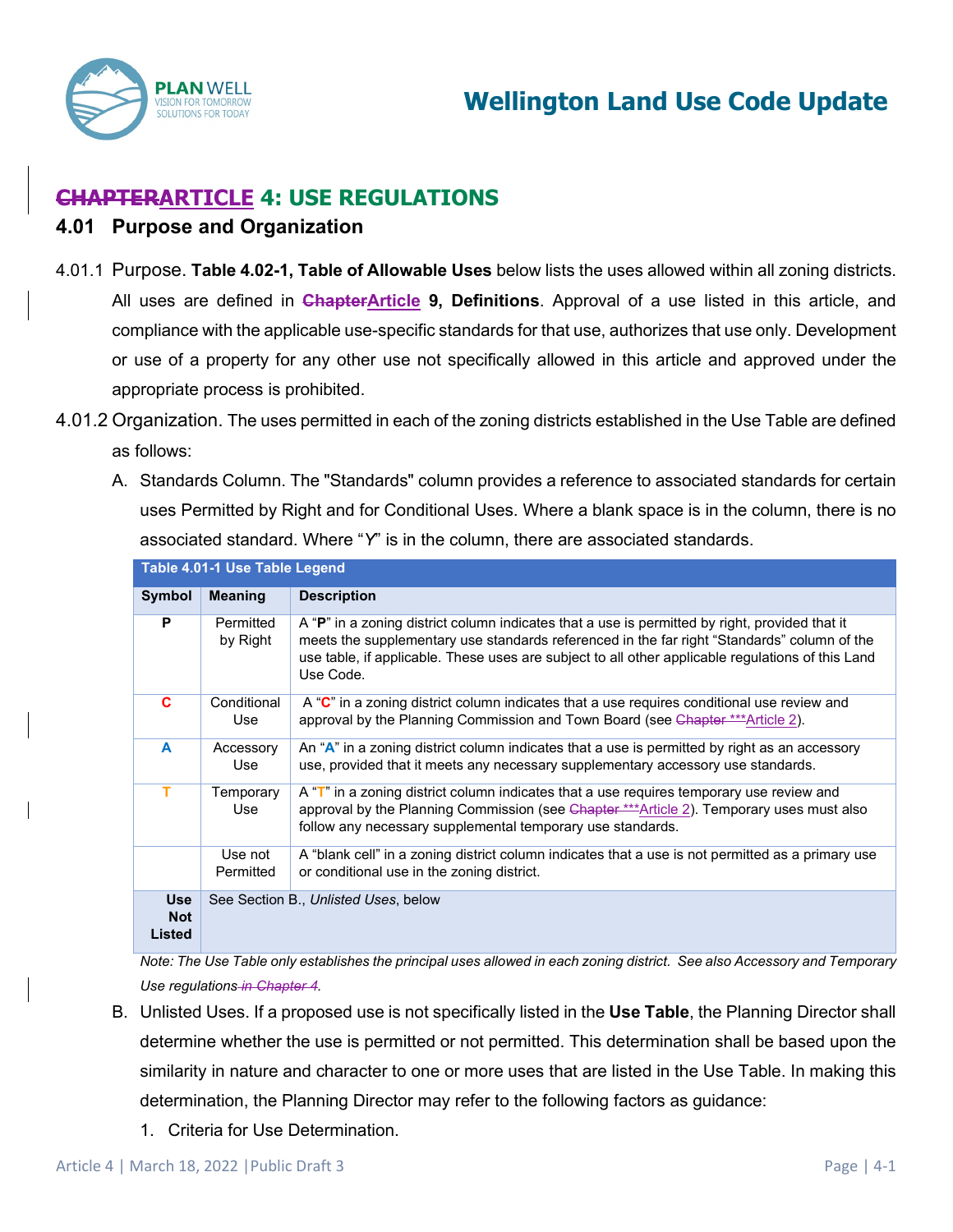- a. Whether the use has similar visual, traffic, environmental, parking, employment, and other impacts as an expressly listed use. The Planning Director may refer to empirical studies or generally accepted planning or engineering sources in making this determination. The burden is on the applicant to establish that the use is similar to the expressly listed use; or
- b. Whether the use is within the same industry classification as another permitted use. In making this determination, the Planning Director may refer to the most recent edition of the North American Industry Classification Manual (Executive Office of the President, Office of Management and Budget, 2017) ("NAICS"). If the use is not defined in the NAICS, the Administrator may refer to the American Planning Association, Land-Based Classification Standards LBCS Tables (April 1, 2001).
- 2. If Not Authorized Then Prohibited. If the Planning Director determines that a proposed use does not fit within a given use type and is not functionally the same as a permitted, accessory, conditional, or temporary use, then the use is a prohibited use.

# **4.02 Table of Allowable Uses**

| Table 4.02-1 Table of Allowable Uses |                          |                          |                    |             |             |                   |                   |                        |                   |    |       |                     |                  |
|--------------------------------------|--------------------------|--------------------------|--------------------|-------------|-------------|-------------------|-------------------|------------------------|-------------------|----|-------|---------------------|------------------|
| <b>Use</b>                           |                          | <b>Zoning District</b>   |                    |             |             |                   |                   |                        |                   |    |       |                     |                  |
|                                      | <b>Open</b>              |                          | <b>Residential</b> |             |             | <b>Commercial</b> |                   |                        | <b>Industrial</b> |    | Misc. | <b>Use Specific</b> |                  |
|                                      | $\overline{\mathbf{A}}$  | $R-1$                    | $R-2$              | $R-3$       | $R-4$       | <b>MH</b>         | $C-1$             | $C-2$                  | $C-3$             | L1 |       | P                   | <b>Standards</b> |
| <b>Residential</b>                   |                          |                          |                    |             |             |                   |                   |                        |                   |    |       |                     |                  |
| <b>Manufactured Home</b>             | P                        | P                        | P                  |             | P           | P                 |                   |                        |                   |    |       |                     | Y                |
| Mixed-Use Dwelling                   |                          |                          |                    |             | <b>PC</b>   |                   | P                 | P                      | P                 |    |       |                     |                  |
| <b>Multi-Family Dwelling</b>         |                          |                          |                    | P           | <b>C</b>    |                   |                   |                        | P                 |    |       |                     | Y                |
| Single-Family                        | $\mathbf c$              |                          | P                  | P           | P           |                   |                   |                        |                   |    |       |                     | Y                |
| <b>Attached Dwelling</b>             |                          |                          |                    |             |             |                   |                   |                        |                   |    |       |                     |                  |
| Single-Family                        | P                        | P                        | P                  | P           | P           |                   |                   |                        |                   |    |       |                     |                  |
| <b>Detached Dwelling</b>             |                          |                          |                    |             |             |                   |                   |                        |                   |    |       |                     |                  |
| <b>Group Living / Lodging</b>        |                          |                          |                    |             |             |                   |                   |                        |                   |    |       |                     |                  |
| <b>Bed and Breakfast</b>             | $\underline{\mathbf{C}}$ | $\underline{\mathbf{C}}$ |                    | $\mathbf c$ | $\mathbf c$ |                   | $\mathbf c$       |                        |                   |    |       |                     |                  |
| Boarding and                         |                          |                          |                    | $\mathbf c$ | Ć           |                   |                   |                        | P                 |    |       |                     | Y                |
| Rooming House                        |                          |                          |                    |             |             |                   |                   |                        |                   |    |       |                     |                  |
| <b>Use</b>                           |                          |                          |                    |             |             |                   |                   | <b>Zoning District</b> |                   |    |       |                     |                  |
|                                      | <b>Open</b>              | <b>Residential</b>       |                    |             |             |                   | <b>Commercial</b> |                        | <b>Industrial</b> |    | Misc. | <b>Use Specific</b> |                  |
|                                      | $\mathbf{A}$             | $R-1$                    | $R-2$              | $R-3$       | $R-4$       | <b>MH</b>         | $C-1$             | $C-2$                  | $C-3$             | ц  |       | P                   | <b>Standards</b> |
| Group Home                           |                          | $\overline{P}$           | P                  | P           | P           | $\overline{P}$    |                   |                        | P                 |    |       |                     |                  |
| Hotel/Motel                          |                          |                          |                    |             |             |                   | P                 | C                      | P                 | P  |       |                     |                  |

This chapterarticle shall follow the requirements established in **Table 4.02-1, Table of Allowable Uses**.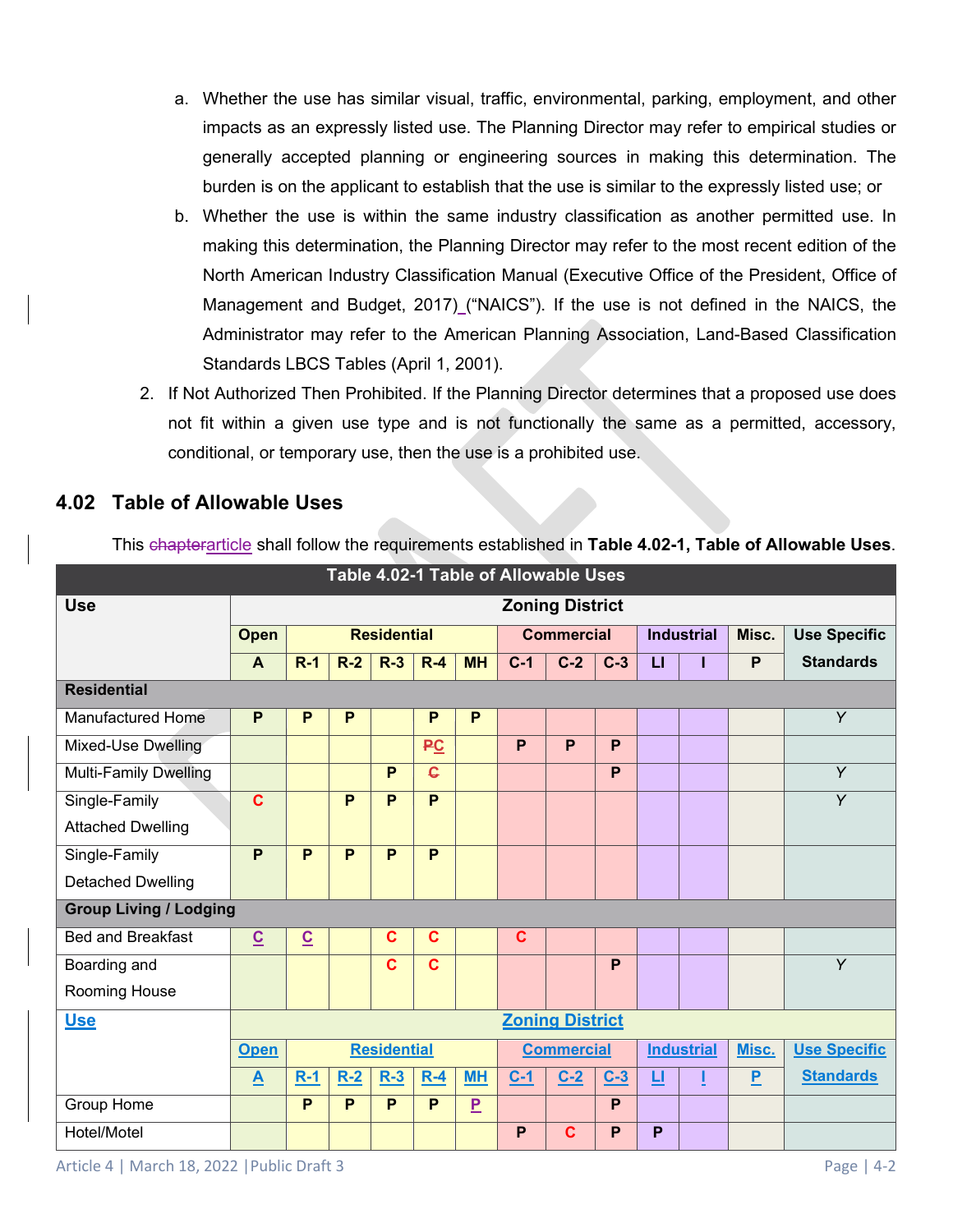| Long-Term Care                |                                   |                |                | $\mathbf c$ |              |    | $\mathbf c$       |                        | P                       |                         |                |                     |                  |
|-------------------------------|-----------------------------------|----------------|----------------|-------------|--------------|----|-------------------|------------------------|-------------------------|-------------------------|----------------|---------------------|------------------|
| <b>Facilities</b>             |                                   |                |                |             |              |    |                   |                        |                         |                         |                |                     |                  |
| <b>Agriculture</b>            |                                   |                |                |             |              |    |                   |                        |                         |                         |                |                     |                  |
| Agriculture                   | P                                 | P              |                |             |              |    |                   |                        |                         |                         | $\mathbf c$    |                     |                  |
| Greenhouse/Nursery            |                                   |                |                |             |              |    |                   |                        | P                       | P                       |                |                     |                  |
| Stable                        | $\mathsf{P}$                      | P              |                |             |              |    |                   |                        |                         |                         |                |                     | Y                |
| <b>Commercial / Office</b>    |                                   |                |                |             |              |    |                   |                        |                         |                         |                |                     |                  |
| <b>Animal Services</b>        |                                   |                |                |             |              |    |                   |                        |                         |                         |                |                     |                  |
| Kennel                        | $\mathbf{C}$                      |                |                |             |              |    |                   |                        | $\mathsf{P}$            | P                       |                |                     | $\overline{Y}$   |
| Veterinary Facilities,        | $\overline{P}$                    |                |                |             |              |    |                   |                        | $\mathbf{C}$            | $\overline{\mathbf{c}}$ | $\overline{P}$ |                     | $\overline{Y}$   |
| Large animals                 |                                   |                |                |             |              |    |                   |                        |                         |                         |                |                     |                  |
| Veterinary Facilities,        | P                                 |                |                |             |              |    | P                 |                        | P                       | P                       |                |                     | Y                |
| Small animals                 |                                   |                |                |             |              |    |                   |                        |                         |                         |                |                     |                  |
| Food                          |                                   |                |                |             |              |    |                   |                        |                         |                         |                |                     |                  |
| <b>Brew Pub, Distillery</b>   |                                   |                |                |             | $\mathbf c$  |    | $\overline{P}$    | $\mathsf{P}$           | P                       | P                       |                |                     | $\overline{Y}$   |
| Pub, or Limited               |                                   |                |                |             |              |    |                   |                        |                         |                         |                |                     |                  |
| Winery                        |                                   |                |                |             |              |    |                   |                        |                         |                         |                |                     |                  |
| <b>Food Catering</b>          |                                   |                |                |             |              |    |                   |                        | P                       | P                       |                |                     |                  |
| <b>Grocery Store</b>          |                                   |                |                |             |              |    | P                 | $\mathbf{C}$           | P                       | $\mathbf c$             |                |                     | Y                |
| Restaurant, Fast Food         |                                   |                |                |             |              |    | P                 |                        | P                       | $\mathbf c$             |                |                     | Y                |
| Restaurant, Fast Food         |                                   |                |                |             |              |    | $\mathbf c$       |                        | P                       | $\mathbf c$             |                |                     | Y                |
| with Drive-Thru               |                                   |                |                |             |              |    |                   |                        |                         |                         |                |                     |                  |
| Restaurant, Sit-down          |                                   |                |                |             |              |    | P                 | P                      | P                       | P                       |                |                     | $\overline{Y}$   |
| Entertainment / Recreation    |                                   |                |                |             |              |    |                   |                        |                         |                         |                |                     |                  |
| <b>Adult Entertainment</b>    |                                   |                |                |             |              |    |                   |                        |                         |                         | P              |                     | Y                |
| Establishments                |                                   |                |                |             |              |    |                   |                        |                         |                         |                |                     |                  |
| Art Studio                    |                                   |                |                |             | $\mathbf{C}$ |    | P                 | $\overline{P}$         | P                       | P                       | P              |                     |                  |
| Bar/Tavern                    |                                   |                |                |             |              |    | P                 | P                      | P                       | P                       | P              |                     | $\overline{Y}$   |
| Club/Lodge                    |                                   |                |                |             |              |    | $\overline{P}$    | $\overline{c}$         | $\overline{P}$          |                         |                |                     |                  |
| <b>Entertainment Facility</b> |                                   |                |                |             |              |    | $\overline{P}$    |                        | $\overline{P}$          |                         |                |                     |                  |
| <b>Golf Course</b>            | $\overline{P}$                    | $\overline{P}$ | $\overline{P}$ |             |              |    |                   |                        | $\overline{\mathbf{c}}$ |                         |                | $\overline{P}$      | $\overline{Y}$   |
| Nightclub                     |                                   |                |                |             |              |    |                   |                        | P                       | P                       | P              |                     | $\overline{Y}$   |
|                               |                                   |                |                |             |              |    |                   |                        |                         |                         |                |                     |                  |
| <b>Use</b>                    |                                   |                |                |             |              |    |                   | <b>Zoning District</b> |                         |                         |                |                     |                  |
|                               | <b>Residential</b><br><b>Open</b> |                |                |             |              |    | <b>Commercial</b> |                        |                         | <b>Industrial</b>       | Misc.          | <b>Use Specific</b> |                  |
|                               | $\underline{\mathbf{A}}$          | $R-1$          | $R-2$          | $R-3$       | $R-4$        | MH | $C-1$             | $C-2$                  | $C-3$                   | 브                       | Ţ              | $\overline{P}$      | <b>Standards</b> |
| Recreational                  |                                   |                |                |             |              |    | $\overline{P}$    |                        | P                       | P                       |                | $\overline{P}$      |                  |
| <b>Entertainment, Indoor</b>  |                                   |                |                |             |              |    |                   |                        |                         |                         |                |                     |                  |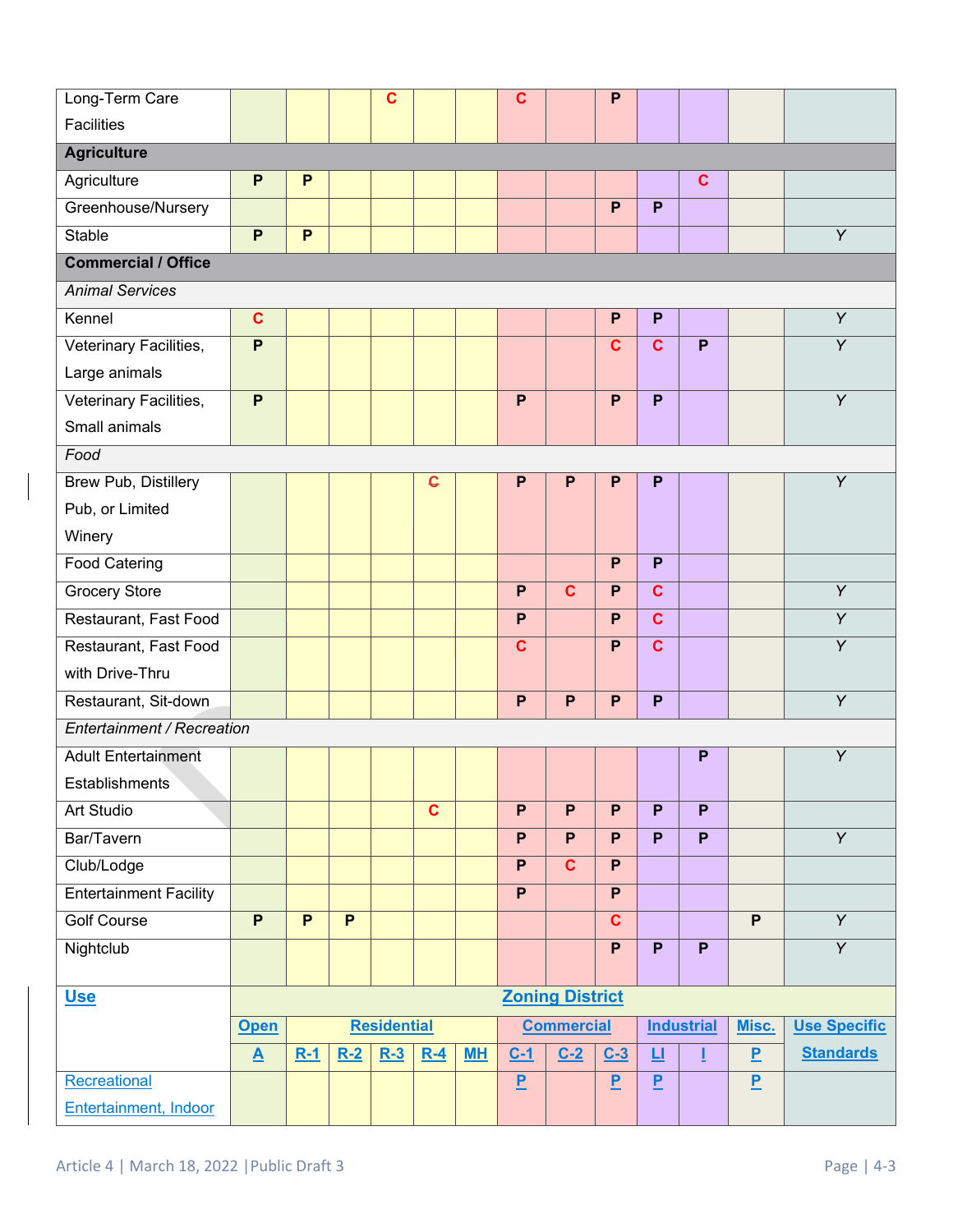| Recreational                     |                          |       |       |                    |             |    | P              |                        | P                         | P                          |                |                           | Y                   |
|----------------------------------|--------------------------|-------|-------|--------------------|-------------|----|----------------|------------------------|---------------------------|----------------------------|----------------|---------------------------|---------------------|
| Entertainment,                   |                          |       |       |                    |             |    |                |                        |                           |                            |                |                           |                     |
| Outdoor                          |                          |       |       |                    |             |    |                |                        |                           |                            |                |                           |                     |
| <b>Tourist Facilities</b>        |                          |       |       |                    |             |    |                | P                      | P                         |                            |                | $\boldsymbol{\mathsf{P}}$ |                     |
| Retail Sales / Personal Services |                          |       |       |                    |             |    |                |                        |                           |                            |                |                           |                     |
| <b>Building and</b>              |                          |       |       |                    |             |    | $\mathbf c$    |                        | $\mathbf c$               | P                          | P              |                           |                     |
| <b>Landscaping Materials</b>     |                          |       |       |                    |             |    |                |                        |                           |                            |                |                           |                     |
| Supply                           |                          |       |       |                    |             |    |                |                        |                           |                            |                |                           |                     |
| <b>Child Care Center</b>         |                          |       |       |                    | $\mathbf c$ |    | P              | P                      | P                         |                            |                |                           |                     |
| Convenience Store                |                          |       |       |                    |             |    | P              | P                      | P                         | P                          |                |                           | $\overline{Y}$      |
| Convenience Store                |                          |       |       |                    |             |    | $\mathsf{P}$   |                        | $\mathsf{P}$              | P                          |                |                           | $\overline{Y}$      |
| with fuel sales                  |                          |       |       |                    |             |    |                |                        |                           |                            |                |                           |                     |
| <b>Financial Institution</b>     |                          |       |       |                    |             |    | $\mathsf{P}$   | $\mathbf{C}$           | P                         |                            |                |                           | $\overline{Y}$      |
| <b>Health and</b>                |                          |       |       |                    |             |    | P              | $\mathbf c$            | $\mathsf{P}$              | P                          |                |                           |                     |
| Membership Club                  |                          |       |       |                    |             |    |                |                        |                           |                            |                |                           |                     |
| Pawn Shop                        |                          |       |       |                    |             |    | $\mathsf{P}$   | P                      | $\mathsf{P}$              | $\mathbf{P}$               |                |                           | Y                   |
| Personal Services                |                          |       |       |                    | $\mathbf c$ |    | P              | P                      | P                         | $\mathbf c$                |                |                           |                     |
| Print Shop                       |                          |       |       |                    |             |    |                |                        | P                         | P                          |                |                           |                     |
| <b>Retail Store</b>              |                          |       |       |                    |             |    | P              | P                      | $\mathsf{P}$              |                            |                |                           | $\overline{Y}$      |
| <b>Office</b>                    |                          |       |       |                    |             |    |                |                        |                           |                            |                |                           |                     |
| <b>Professional Office</b>       |                          |       |       |                    | $\mathbf c$ |    | P              | P                      | P                         | $\boldsymbol{\mathsf{P}}$  |                |                           |                     |
| Automotive                       |                          |       |       |                    |             |    |                |                        |                           |                            |                |                           |                     |
| Car Wash                         |                          |       |       |                    |             |    | P              |                        | $\mathsf{P}$              | P                          |                |                           | $\overline{Y}$      |
| <b>Heavy Equipment</b>           | $\overline{\mathbf{c}}$  |       |       |                    |             |    |                |                        |                           |                            | $\overline{P}$ |                           | $\overline{Y}$      |
| Sales and Rental                 |                          |       |       |                    |             |    |                |                        |                           |                            |                |                           |                     |
| Motor Vehicle                    |                          |       |       |                    |             |    |                |                        | $\boldsymbol{\mathsf{P}}$ | P                          |                |                           | Y                   |
| Dealership                       |                          |       |       |                    |             |    |                |                        |                           |                            |                |                           |                     |
| Motor Vehicle Repair,            |                          |       |       |                    |             |    |                |                        |                           |                            | $\overline{P}$ |                           | $\overline{Y}$      |
| Heavy                            |                          |       |       |                    |             |    |                |                        |                           |                            |                |                           |                     |
| Motor Vehicle Repair,            |                          |       |       |                    |             |    | $\overline{P}$ |                        | $\overline{P}$            | $\overline{P}$             | $\overline{P}$ |                           | $\overline{Y}$      |
| Light                            |                          |       |       |                    |             |    |                |                        |                           |                            |                |                           |                     |
| Motor Vehicle Storage            |                          |       |       |                    |             |    |                |                        |                           | $\overline{P}$             | $\overline{P}$ |                           |                     |
| <b>Service Station</b>           |                          |       |       |                    |             |    | $\mathbf{C}$   |                        | P                         | P                          | P              |                           | $\overline{Y}$      |
| <u>Use</u>                       |                          |       |       |                    |             |    |                | <b>Zoning District</b> |                           |                            |                |                           |                     |
|                                  | Open                     |       |       | <b>Residential</b> |             |    |                | <b>Commercial</b>      |                           | <b>Industrial</b><br>Misc. |                |                           | <b>Use Specific</b> |
|                                  | $\underline{\mathbf{A}}$ | $R-1$ | $R-2$ | $R-3$              | $R-4$       | ML | $C-1$          | $C-2$                  | $C-3$                     | 브                          |                | $\overline{P}$            | <b>Standards</b>    |
| Marijuana                        |                          |       |       |                    |             |    |                |                        |                           |                            |                |                           |                     |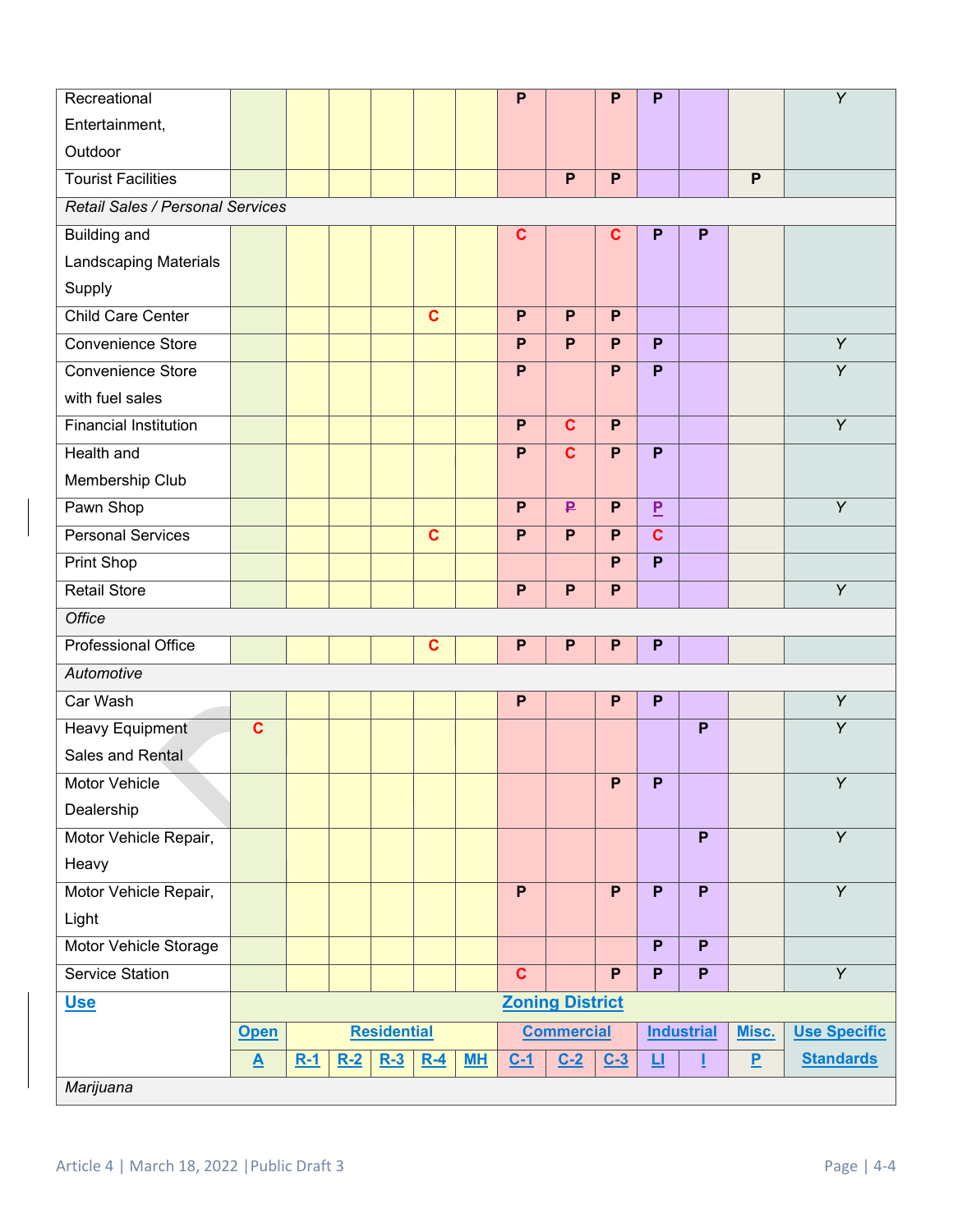| Medical Marijuana                     |                                   |       |       |       |       |    |                         |                   | P              |                |                   |                           | Y                   |
|---------------------------------------|-----------------------------------|-------|-------|-------|-------|----|-------------------------|-------------------|----------------|----------------|-------------------|---------------------------|---------------------|
| <b>Store</b>                          |                                   |       |       |       |       |    |                         |                   |                |                |                   |                           |                     |
| Retail Marijuana Store                |                                   |       |       |       |       |    |                         |                   | P              |                |                   |                           | $\overline{Y}$      |
| <b>Industrial / Natural Resources</b> |                                   |       |       |       |       |    |                         |                   |                |                |                   |                           |                     |
| <b>Auction</b>                        | $\underline{\mathbf{c}}$          |       |       |       |       |    |                         |                   |                | $\overline{P}$ |                   |                           |                     |
| Brewery, Distillery, or               |                                   |       |       |       |       |    | $\mathbf c$             | $\mathbf c$       | P              | P              | P                 |                           | Y                   |
| Winery                                |                                   |       |       |       |       |    |                         |                   |                |                |                   |                           |                     |
| <b>Commercial Dry</b>                 |                                   |       |       |       |       |    |                         |                   |                | $\mathbf{C}$   | $\overline{P}$    |                           |                     |
| <b>Cleaning Facility</b>              |                                   |       |       |       |       |    |                         |                   |                |                |                   |                           |                     |
| Contractor and                        |                                   |       |       |       |       |    |                         |                   |                | $\mathbf c$    | P                 |                           | $\overline{Y}$      |
| <b>Contractor Storage</b>             |                                   |       |       |       |       |    |                         |                   |                |                |                   |                           |                     |
| Industrial and                        |                                   |       |       |       |       |    |                         |                   |                |                | P                 |                           | Y                   |
| Manufacturing, Heavy                  |                                   |       |       |       |       |    |                         |                   |                |                |                   |                           |                     |
| Industrial and                        |                                   |       |       |       |       |    |                         |                   | $\mathbf c$    | $\mathsf{P}$   | P                 |                           | $\overline{Y}$      |
| Manufacturing, Light                  |                                   |       |       |       |       |    |                         |                   |                |                |                   |                           |                     |
| Mini-Storage Facility                 |                                   |       |       |       |       |    |                         |                   | C              | P              | P                 |                           | Y                   |
| Research and                          |                                   |       |       |       |       |    |                         |                   | $\mathbf c$    | $\mathbf c$    | P                 |                           |                     |
| Development                           |                                   |       |       |       |       |    |                         |                   |                |                |                   |                           |                     |
| Resource Extraction                   | $\overline{\mathbf{c}}$           |       |       |       |       |    |                         |                   |                |                | $\overline{P}$    | $\overline{\mathbf{c}}$   | $\overline{Y}$      |
| Wholesale                             |                                   |       |       |       |       |    |                         |                   |                | P              | P                 |                           |                     |
| Distribution,                         |                                   |       |       |       |       |    |                         |                   |                |                |                   |                           |                     |
| Warehousing, and                      |                                   |       |       |       |       |    |                         |                   |                |                |                   |                           |                     |
| Storage                               |                                   |       |       |       |       |    |                         |                   |                |                |                   |                           |                     |
| Workshop                              |                                   |       |       |       |       |    | $\mathbf c$             | $\mathbf{C}$      | $\mathsf{P}$   | P              | P                 |                           | Y                   |
| <b>Institutional / Civic / Public</b> |                                   |       |       |       |       |    |                         |                   |                |                |                   |                           |                     |
| <b>Death Care Services</b>            |                                   |       |       |       |       |    |                         |                   |                |                |                   |                           |                     |
| Cemetery                              | P                                 | P     |       |       |       |    |                         |                   |                |                |                   | $\boldsymbol{\mathsf{P}}$ | $\overline{Y}$      |
| <b>Funeral Services</b>               |                                   |       |       |       |       |    | $\overline{\mathbf{c}}$ |                   | $\overline{P}$ | $\overline{P}$ |                   |                           | $\overline{Y}$      |
| Education                             |                                   |       |       |       |       |    |                         |                   |                |                |                   |                           |                     |
| College                               |                                   |       |       |       |       |    | P                       | $\mathbf c$       | P              | P              |                   | $\mathsf{P}$              |                     |
| School                                |                                   |       |       |       |       |    |                         |                   |                |                |                   | $\mathsf{P}$              |                     |
| <b>Technical School</b>               |                                   |       |       |       |       |    | $\overline{P}$          | $\mathbf{C}$      | P              | P              |                   | $\overline{P}$            | $\overline{Y}$      |
| Assembly                              |                                   |       |       |       |       |    |                         |                   |                |                |                   |                           |                     |
| <u>Use</u>                            | <b>Zoning District</b>            |       |       |       |       |    |                         |                   |                |                |                   |                           |                     |
|                                       | <b>Residential</b><br><b>Open</b> |       |       |       |       |    |                         | <b>Commercial</b> |                |                | <b>Industrial</b> | Misc.                     | <b>Use Specific</b> |
|                                       | $\underline{\mathbf{A}}$          | $R-1$ | $R-2$ | $R-3$ | $R-4$ | ML | $C-1$                   | $C-2$             | $C-3$          | 旦              |                   | P                         | <b>Standards</b>    |
| <b>Community Facility</b>             |                                   | P     | P     | P     | P     |    | P                       |                   | P              | P              |                   | $\mathsf{P}$              |                     |
| <b>Religious Land Use</b>             | $\mathbf c$                       | P     | P     | P     | P     |    | $\mathbf{C}$            |                   | P              | $\overline{P}$ |                   |                           |                     |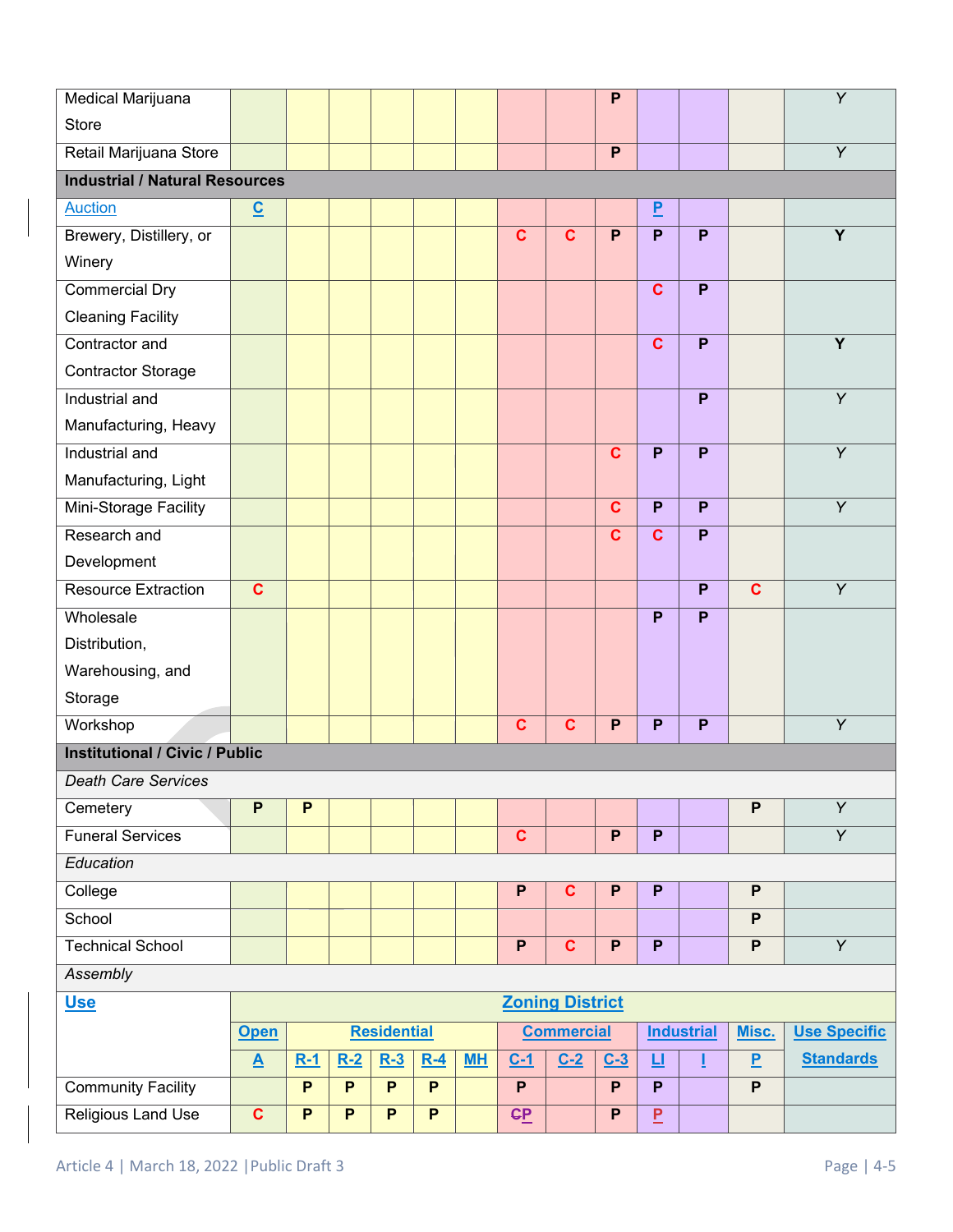| Government / Non-Profit      |                |                |                |                |                |                |                |                         |                         |                         |                |                           |                |
|------------------------------|----------------|----------------|----------------|----------------|----------------|----------------|----------------|-------------------------|-------------------------|-------------------------|----------------|---------------------------|----------------|
| Civic Space                  | P              | $\mathsf{P}$   | P              | P              | P              |                | P              | $\mathsf{P}$            | $\mathsf{P}$            | P                       |                | $\boldsymbol{\mathsf{P}}$ |                |
| <b>Public Facilities</b>     | C              |                |                |                |                |                | $\mathbf c$    | C                       | $\mathbf c$             | $\mathbf c$             | $\mathbf c$    | $\mathsf{P}$              |                |
| <b>Medical</b>               |                |                |                |                |                |                |                |                         |                         |                         |                |                           |                |
| <b>Medical Care Facility</b> |                |                |                |                |                |                |                |                         | $\mathsf{P}$            | P                       |                |                           |                |
| Medical Office               |                |                |                |                |                |                | P              | $\mathbf c$             | P                       |                         |                |                           | $\overline{Y}$ |
| <b>Infrastructure</b>        |                |                |                |                |                |                |                |                         |                         |                         |                |                           |                |
| Transportation / Parking     |                |                |                |                |                |                |                |                         |                         |                         |                |                           |                |
| Airport                      |                |                |                |                |                |                |                |                         |                         |                         | $\mathbf c$    | $\mathbf c$               | $\overline{Y}$ |
| <b>Off-Street Parking</b>    |                |                |                |                |                |                | $\mathbf c$    | P                       | $\mathbf c$             | P                       | P              | P                         | $\overline{Y}$ |
| Facility                     |                |                |                |                |                |                |                |                         |                         |                         |                |                           |                |
| <b>Transit Facilities</b>    |                |                |                |                |                |                |                |                         | P                       |                         |                | P                         |                |
| Communications               |                |                |                |                |                |                |                |                         |                         |                         |                |                           |                |
| Communication                | $\mathbf C$    |                |                |                |                |                |                |                         |                         | $\mathbf c$             | $\mathbf c$    | $\mathbf c$               | $\overline{Y}$ |
| Facility                     |                |                |                |                |                |                |                |                         |                         |                         |                |                           |                |
| Wireless                     | $\mathbf c$    |                |                |                |                |                |                |                         |                         | $\mathbf c$             | $\mathbf c$    | $\mathbf c$               | Y              |
| Telecommunications           |                |                |                |                |                |                |                |                         |                         |                         |                |                           |                |
| Facility                     |                |                |                |                |                |                |                |                         |                         |                         |                |                           |                |
| <b>Waste-Related</b>         |                |                |                |                |                |                |                |                         |                         |                         |                |                           |                |
| <b>Recycling Facility</b>    |                |                |                |                |                |                |                |                         |                         |                         | P              |                           |                |
| Salvage Yard                 |                |                |                |                |                |                |                |                         |                         |                         | $\mathbf c$    |                           | $\overline{Y}$ |
| Solid Waste Facility         |                |                |                |                |                |                |                |                         |                         |                         | $\mathbf c$    | $\mathbf c$               | $\overline{Y}$ |
| <b>Accessory Uses</b>        |                |                |                |                |                |                |                |                         |                         |                         |                |                           |                |
| <b>Accessory Building</b>    | P              | P              | P              | P              | P              | P              |                |                         |                         |                         |                |                           | Y              |
| <b>Accessory Dwelling</b>    | P              | P              | P              |                | P              |                |                |                         | $\mathsf{P}$            |                         |                |                           | $\overline{Y}$ |
| Unit                         |                |                |                |                |                |                |                |                         |                         |                         |                |                           |                |
| Accessory Use                | $\overline{P}$ | $\overline{P}$ | $\overline{P}$ | $\overline{P}$ | $\overline{P}$ | $\overline{P}$ | $\overline{P}$ | $\overline{P}$          | $\overline{P}$          | $\overline{P}$          | $\overline{P}$ | $\overline{P}$            | $\overline{Y}$ |
| Home Occupation              | $\overline{P}$ | $\overline{P}$ | $\overline{P}$ | $\overline{P}$ | P.             | $\overline{P}$ |                | $\overline{P}$          | $\overline{P}$          |                         |                |                           | $\overline{Y}$ |
| Open-Air Farmers'            |                |                |                |                |                |                |                | $\overline{\mathbf{P}}$ | $\overline{\mathbf{P}}$ | $\overline{\mathbf{F}}$ |                |                           | $\overline{X}$ |
| <b>Market</b>                |                |                |                |                |                |                |                |                         |                         |                         |                |                           |                |

# **4.03 Use Specific Standards**

4.03.1 Adult Entertainment Establishments.

- A. Operation. It shall be unlawful to operate or cause to be operated a sexually oriented business in violation of any of the following restrictions:
	- 1. Zoning district. Sexually oriented businesses are only allowed in the Industrial District if approved as a conditional use.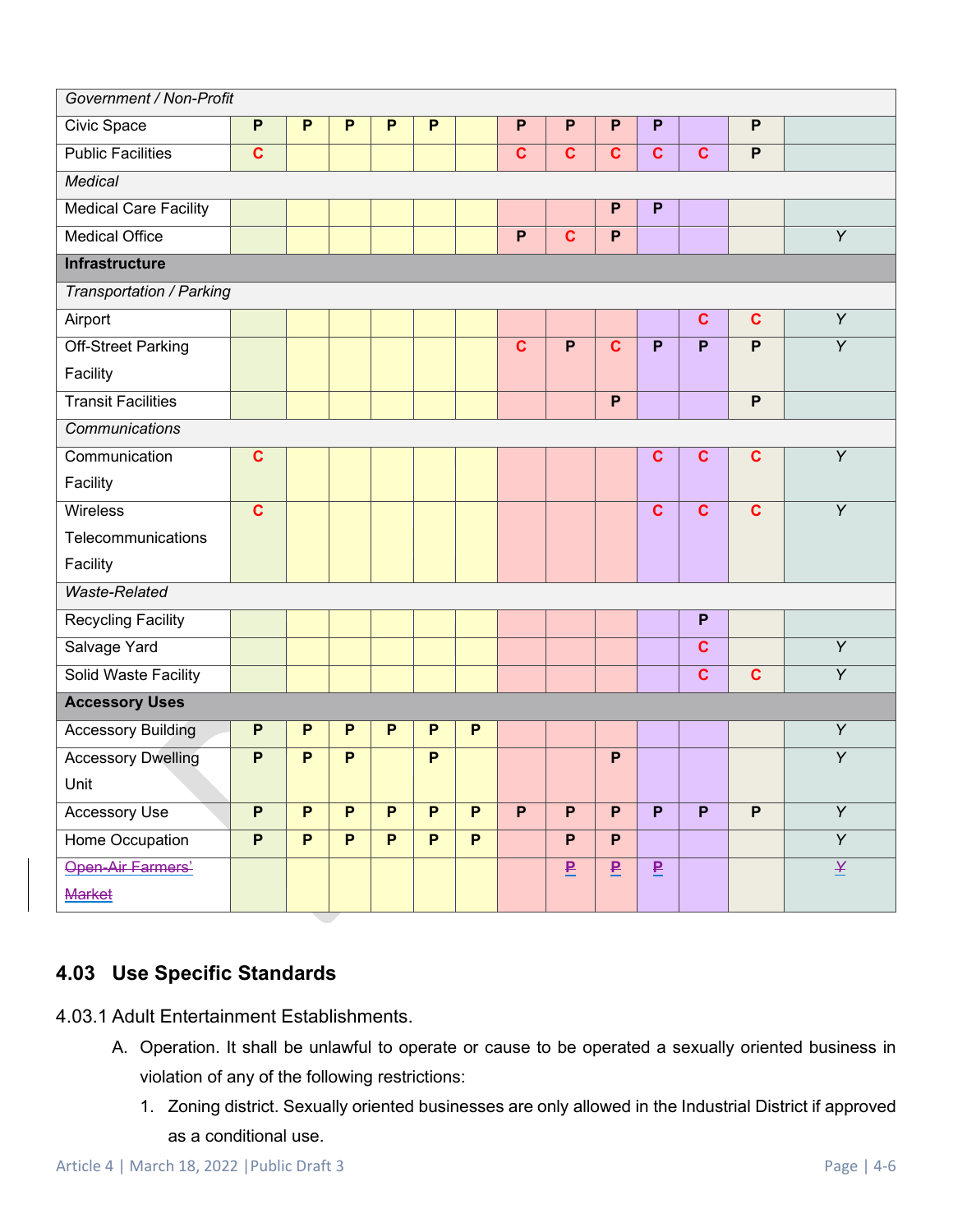- 2. Distance restriction. It is unlawful to operate or cause to be operated a sexually oriented business within seven hundred fifty (750) feet, measured in a straight line, without regard to intervening structures, objects or Town limits, from the closest exterior wall of the structure in which the sexually oriented business is located to the property line of any of the following:
	- a. A religious land use;
	- b. A use approved for residential purposes;
	- c. A school or licensed child care facility; or
	- d. A park, recreational center, or community center.
- 3. Single building restriction. No sexually oriented business shall be operated in the same building, structure or portion thereof as any other sexually oriented business.
- 4. Discontinued operations. A sexually oriented business lawfully operating is not rendered a nonconforming use by the subsequent location of any use outlined in Paragraph (1) above; however, if the sexually oriented business ceases operation for a period of sixty (60) days or more regardless of any intent to resume operation, it may not recommence operation in that location. (Ord. 4-2005 §1; Ord. 11-2007 §1)
- B. Definitions. The following definitions shall apply to this Article.
	- 1. *Adult bookstore, adult novelty store or adult video store* means a commercial establishment which devotes a significant or substantial portion of its stock-in-trade, advertising, floor space, shelf space or storage space to, or receives a significant or substantial portion of its revenues from, any one (1) or more of the following:
		- a. The sale, rental or viewing (for any form of consideration) of books, magazines, periodicals or other printed matter, or photographs, films, motion pictures, video cassettes, slides or other visual representations which are characterized by an emphasis upon the depiction, description, display or exhibition of specified sexual activities or specified anatomical areas; or
		- b. The sale or rental of instruments, devices or paraphernalia which are designed for use in connection with, or marketed primarily for engaging in, specified sexual activities, excluding condoms and other medically recognized birth control devices and disease-prevention products.
	- 2. *Child care facility* means any facility, by whatever name known, licensed by the State and maintained for compensation, for the whole or any part of a day, for the care of five (5) or more children under the age of sixteen (16) years who are not related to the owner, operator or manager thereof.
	- 3. *Community center* means a building or other structure which is Town-owned or used by the Town that provides services to the community and is open to the general public.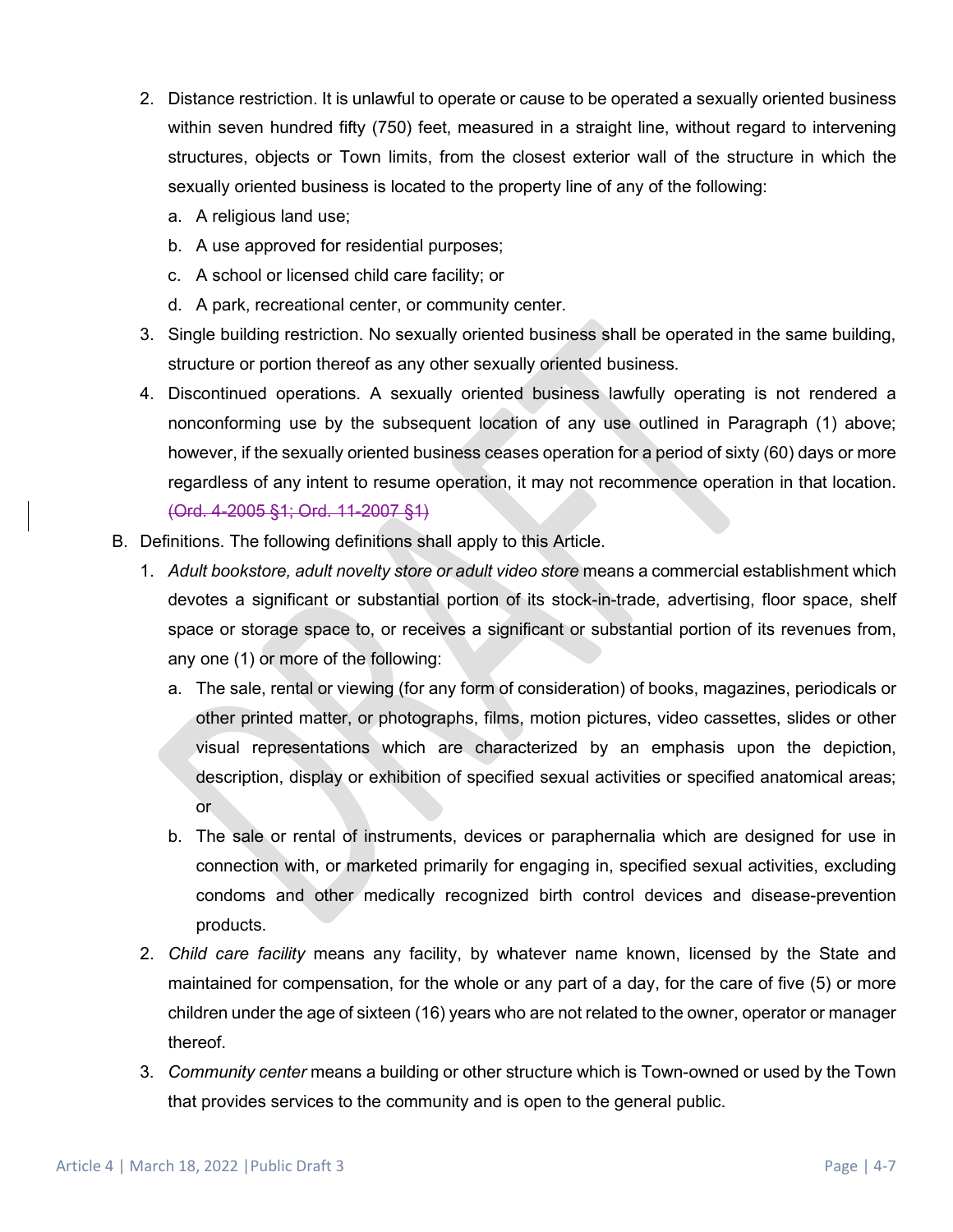- 4. *Park* means a park, reservation, playground, recreation area, bikeway, trail, greenbelt or other area in the Town owned or used by the Town or landowner's association and devoted to use as a park, reservation, playground, recreation area, bikeway, trail, greenbelt for members of that association and devoted to active or passive recreation, including developed and undeveloped land.
- 5. *Residential property* means any area subdivided and approved by the Town for residential land use or any property or lot devoted to full-time residential use.
- 6. *School* means a facility that provides a curriculum of elementary and secondary academic instruction, including kindergartens, elementary schools, junior high schools and high schools.
- 7. *Sexually oriented business* or *adult entertainment establishment* means:
	- a. Any business where individuals appear in a state in such a manner as to intentionally display specified anatomical areas or which encourages specified sexual activities, whether as the primary, or principal, use of the premises or whether as a secondary, or incidental or accessory, use of the premises for the purpose of entertaining the patrons of such establishments (but not including performances in which persons appear in a state of nudity and which, taken as a whole, contain serious literary, artistic, political or scientific value).
	- b. An adult bookstore, adult novelty store or adult video store.
- 8. *Specified anatomical areas* means:
	- a. Less than completely and opaquely covered human genitals, pubic region, buttocks, anus or female breasts below a point immediately above the areolae; or
	- b. Human male genitals in a discernibly turgid state, even if completely and opaquely covered.
- 9. *Specified sexual activities* means:
	- a. Human genitals in a state of sexual stimulation, tumescence or arousal;
	- b. Acts, actual or simulated, of human masturbation, sexual intercourse, oral copulation, bestiality or sodomy;
	- c. Fondling or other erotic touching of human genitals, pubic region, buttocks, anus or female breast;
	- d. Flagellation, mutilation, sadism, sadomasochism or torture for purposes of sexual arousal, gratification or abuse; and
	- e. Excretory functions as part of or in connection with any of the activities set forth in Subparagraphs a through d of this definition. (Ord. 4-2005 §1; Ord. 11-2007 §1)
- C. Hours of Operation. Sexually oriented businesses may only operate from the hours of 7:00 a.m. to 12:00 a.m. each day. Businesses falling within the definition of a sexually oriented business may be open for such additional hours as their owners in their discretion desire, provided that no activities carried on by a sexually oriented business may be available during such additional hours, that is other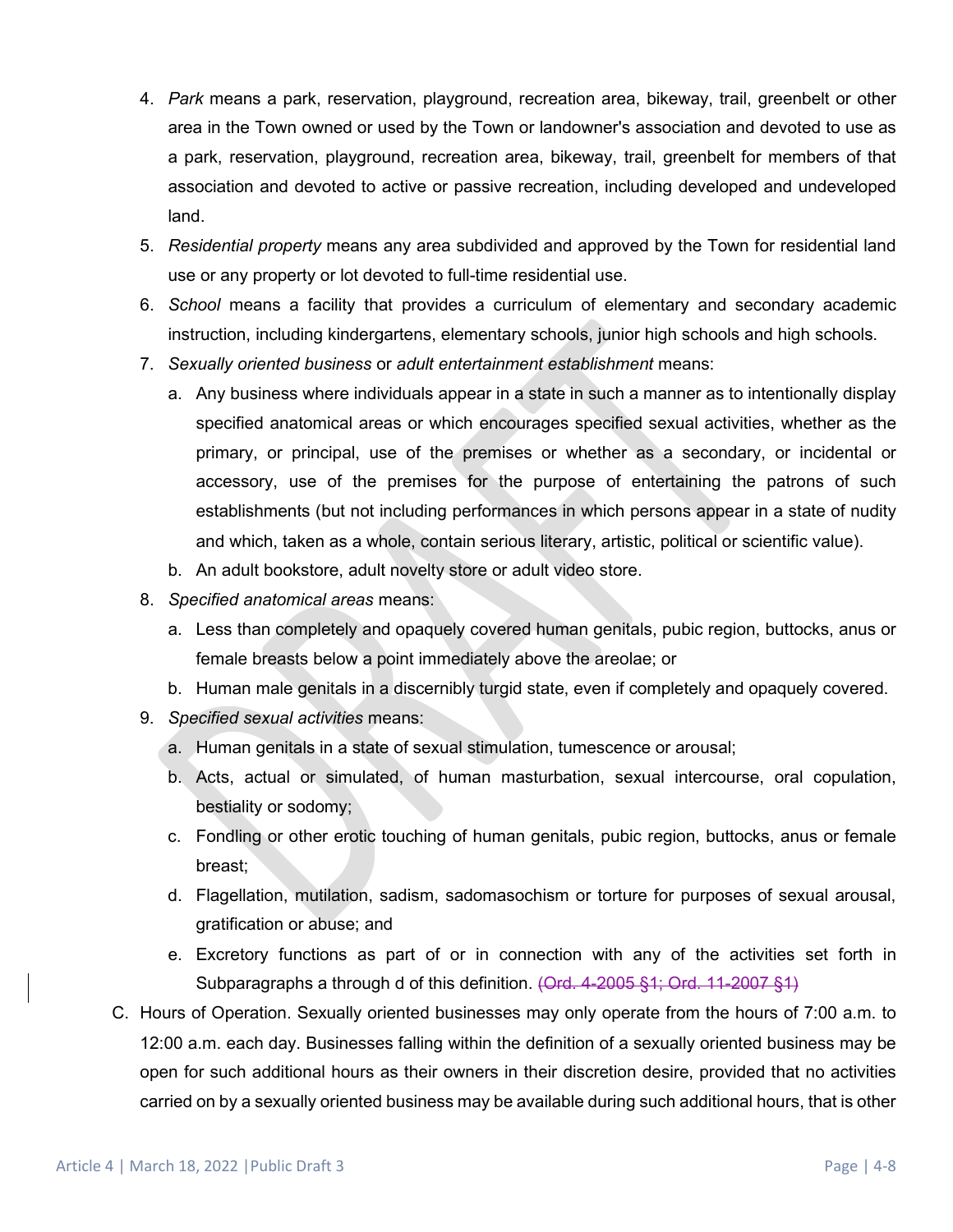lawful activity not involving sexually oriented businesses may freely occur. (Ord. 4-2005 §1; Ord. 11-2007 §1)

- D. Premises. Sexually oriented businesses shall only conduct or offer sexually oriented business activities indoors (within an enclosed structure), and no sexually oriented business may permit or cause any sexually oriented business activity from outside the structure in which it is enclosed. (Ord. 4-2005 §1; Ord. 11-2007 §1)
- E. Age Limits. No one under eighteen (18) years of age shall be admitted to or be present in any adult entertainment establishment from the hours of 7:00 a.m. to 12:00 a.m. on any day. This minimum age limitation also applies to any employees, agents, servants or independent contractors working on the premises. Notice of this minimum age limitation shall be posted prominently outside all entrances to any adult entertainment establishment. (Ord. 4-2005 §1; Ord. 11-2007 §1)
- F. Signage and Exterior.
	- 1. In addition to the other requirements of this Code or the Land Use Code, it shall be unlawful for the owner or operator of any sexually oriented business or any other person to erect, construct or maintain any sign for the sexually oriented business other than one (1) primary sign and one (1) secondary sign, as provided herein.
	- 2. Primary signs shall have no more than two (2) display surfaces. Each such display surface shall:
		- a. Be a flat plane, rectangular in shape;
		- b. Not exceed seventy-five (75) square feet in area; and
		- c. Not exceed ten (10) feet in height or ten (10) feet in length. (Ord. 4-2005 §1; Ord. 11-2007 §1)
	- 3. No rope lights, neon lights, flashing lights, search lights are part of the exterior.

#### 4.03.2 Airport.

- A. An Airport shall have a twenty (20) acre minimum property size for the overall site, and buildings and structures directly related to aircraft operations, storage, and/or passenger processing.
- B. The Airport shall comply with all Federal Aviation Administration regulations including but not limited to runway design, noise standards, and height limitations.

#### 4.03.3 Bar/Tavern.

- A. No Bar/Tavern shall be located within five hundred (500) feet of any residential district or use.
- B. 4.03.3.A does not apply to any Bar/Tavern located in C-2 Zone.

#### 4.03.4 Bed and Breakfast.

- A. The owner shall always occupy and manage any Bed and Breakfast.
- B. The maximum number of rented bedrooms is five (5).
- C. The maximum length of stay for any guest is fourteen (14) consecutive days in any one  $(1)$  calendar month.
- D. The Bed and Breakfast owner is responsible for the collection of all applicable Town and County taxes.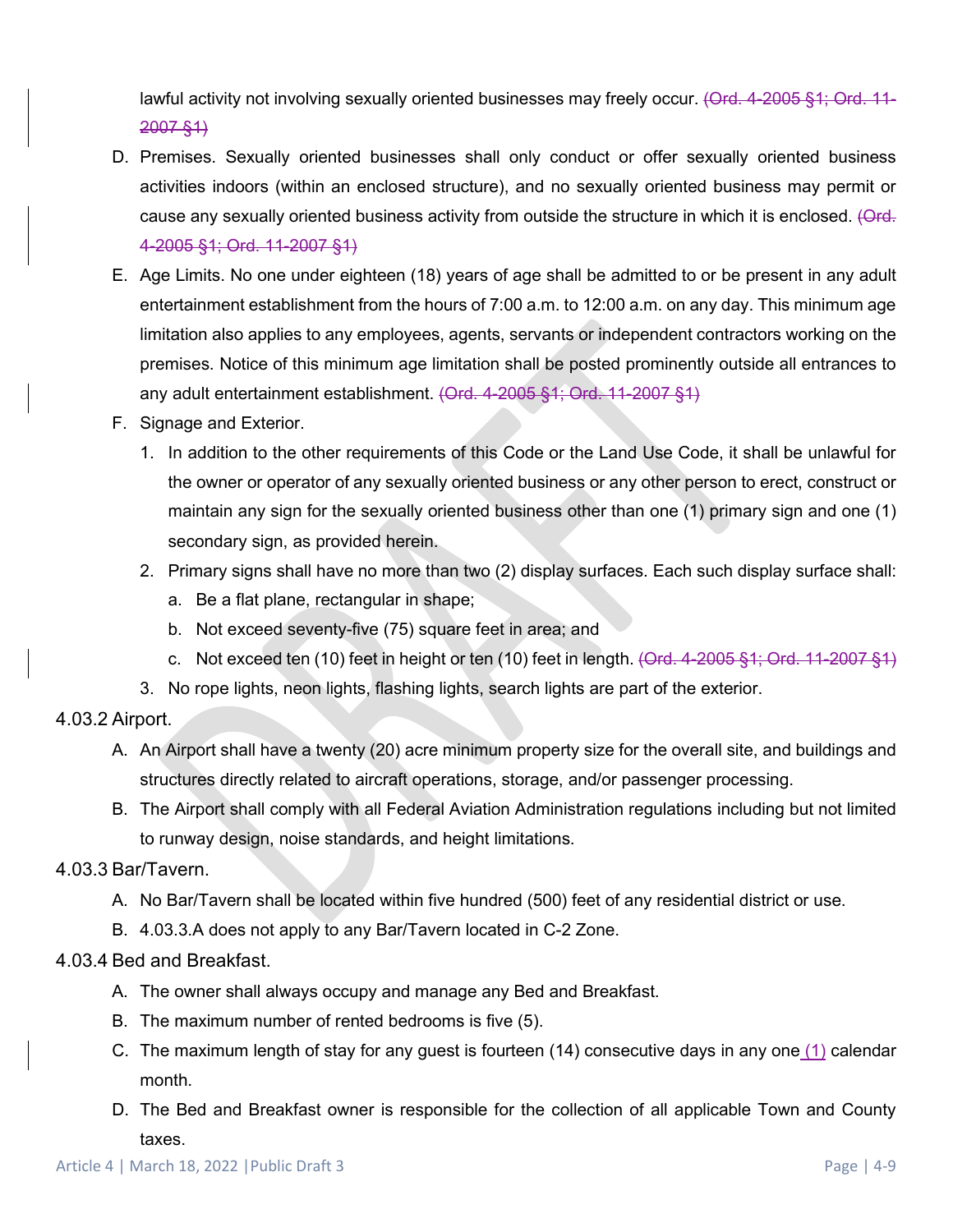- E. Only breakfast may be served on the premises and served only tofor Bed and Breakfast guests and employees.
- F. No other meals shall be provided for guests on the premises.
- G. Guestrooms shall not be equipped with cooking facilities including, but not limited to, stoves, hot plates, or microwave ovens.
- H. No Bed and Breakfast shall be located within one thousand (1,000) feet of any other Bed and Breakfast.
- 4.03.5 Brewery, Distillery, or Winery.
	- A. No Brewery, Distillery, or Winery shall be located within five hundred (500) feet of any residential district.
	- B. A Brewery, Distillery, or Winery shall have a five (5) acre minimum parcel size.
	- C. A Brewery, Distillery, or Winery includes on-site consumption as a primary or secondary use, which includes a minimum of twenty-five percent (25%) of the gross floor area.
	- D. A Brewery, Distillery, or Winery may include other secondary uses like retail sales or outdoor events.
	- E. A Brewery, Distillery, or Winery is limited to three hundred (300) guests.
	- F. Outdoor events associated within a Brewery, Distillery, or Winery's operations are limited to Sunday through Thursday 11 am to 8 pm, and Friday through Saturday 10 am to 11 pm.
	- G. All Breweries, Distilleries, or Wineries shall utilize best management practices and available technology to minimize potential adverse odors associated with the use.
	- H. All waste shall be managed, treated, stored, and/or disposed of in accordance with Local, County, State, and Federal rules, regulations, and ordinances pertaining to waste.
- 4.03.6 Boarding and Rooming House.
	- A. No more than ten (10) occupants (including any resident staff and family) shall occupy any boarding house at one time.
	- B. The maximum length of stay for any guest is fourteen (14) consecutive days in any one calendar month.
	- C. No meals shall be provided for guests on the premises.
	- D. No Boarding and Rooming House shall be located within one thousand (1,000) feet of any other Boarding and Rooming House.
- 4.03.7 Brew Pub, Distillery Pub, Limited Winery.
	- A. No Brew Pub, Distillery Pub, or Limited Winery shall be located within two hundred fifty (250) feet of any residential district or use.
	- B. 4.03.7.A does not apply to any Brew Pub, Distillery Pub, or Limited Winery located in C-2 Zone.
	- C. No Brew Pub, Distillery Pub, or Limited Winery shall be located within five hundred (500) feet of any other Brew Pub, Distillery Pub, or Limited Winery.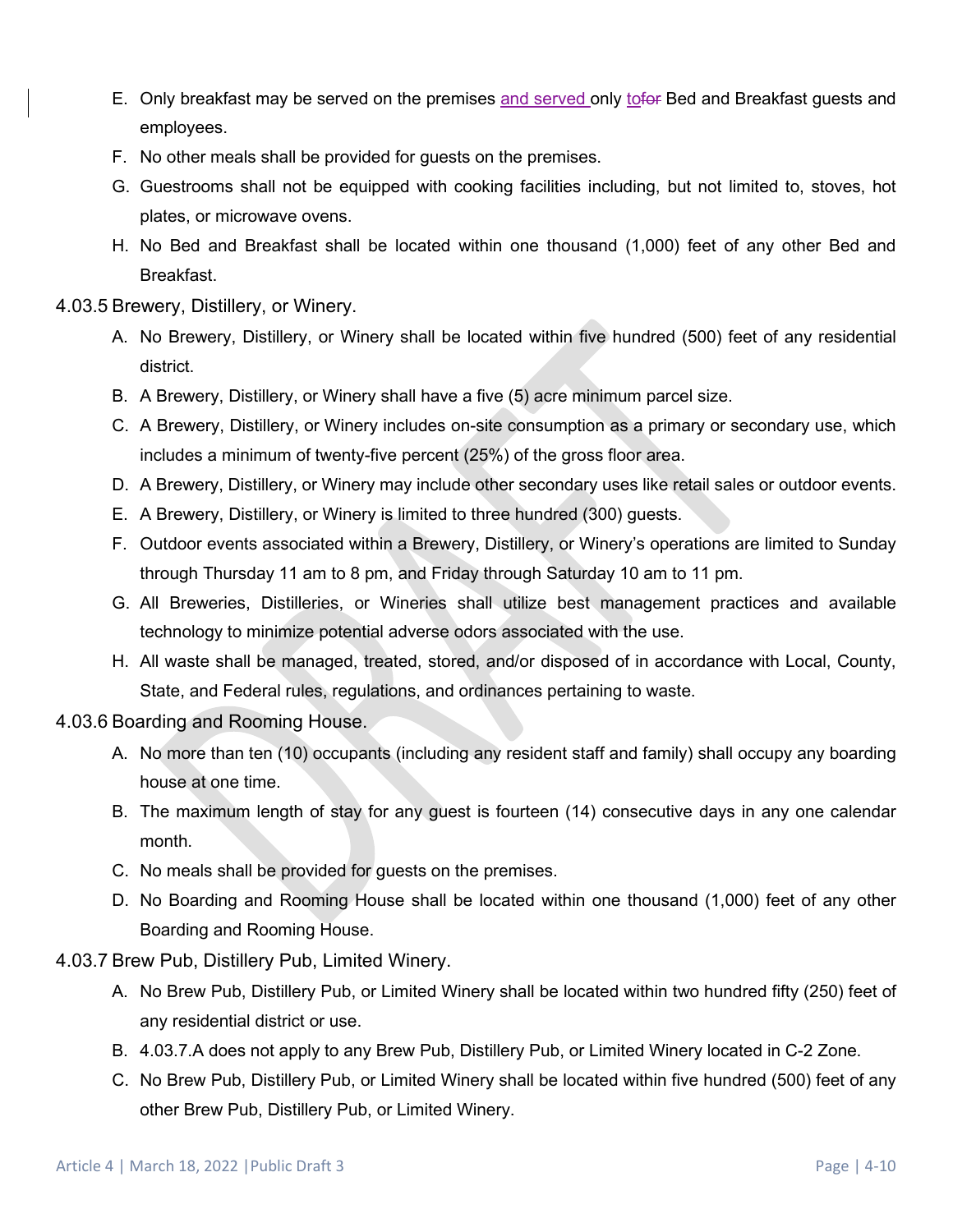- D. Overhead doors servicing trucks for loading and unloading materials shall not face streets unless they are set back at least one hundred (100) feet from the street.
- E. Service trucks for the purpose of loading and unloading materials and equipment or removing wastes shall be restricted to the hours between 8:00 AM and 8:00 PM.
- F. No outdoor storage is permitted, including parking and storage of vehicles associated with the business.
- 4.03.8 Building and Landscaping Materials Supply.
	- A. C-1 and C-3 Zones.
		- 1. No Building and Landscaping Materials Supply shall be located within five hundred (500) feet of any residential use or district.
		- 2. Outdoor display, storage, sales, or rental of building and landscaping materials shall be screened.
		- 3. Screening for outdoor display, sales, or rental of building and landscaping materials shall be constructed from concrete or masonry and be at least six (6) feet tall.
		- 4. No screening wall shall exceed ten (10) feet tall.
		- 5. Only outdoor storage may exceed the ten (10) foot screening height requirement. Screening for storage may be constructed from concrete, masonry, or an approved alternative by the Director.
		- 6. In no instance shall any outdoor display, storage, sales, or rental of building and landscaping materials be stacked higher than the required concrete or masonry screening wall.
		- 7. No materials for sale shall be displayed between the principal structure and the front property line.
- 4.03.9 Car Wash.
	- A. No Car Wash shall be located within two hundred fifty (250) feet of any residential use or district.
	- B. A Car Wash shall not be open for business between the hours of 10:00 PM and 7:00 AM.
- <span id="page-10-0"></span>4.03.10 Cemetery.
	- A. A Cemetery shall have a two (2) acre minimum property size.
	- B. No structure, excluding fences or walls, shall be located within one hundred (100) feet from any residential use.
	- C. Graves and monuments shall set back at least twenty feet (20) from any property line.
	- D. All cemeteries shall be platted according to **Chapter Article 6, Subdivision**.
- 4.03.11 Communication Facility.
	- A. Communication facilities shall meet any requirements prescribed in 4.03.55.
	- B. Communication facilities shall be located at least one thousand (1,000) feet from any residential use.
- 4.03.12 Contractor and Contractor Storage.
	- A. All outdoor storage areas shall be located at least one hundred (100) feet from any property line.
	- B. All structures shall be located at least fifty (50) feet from any property line.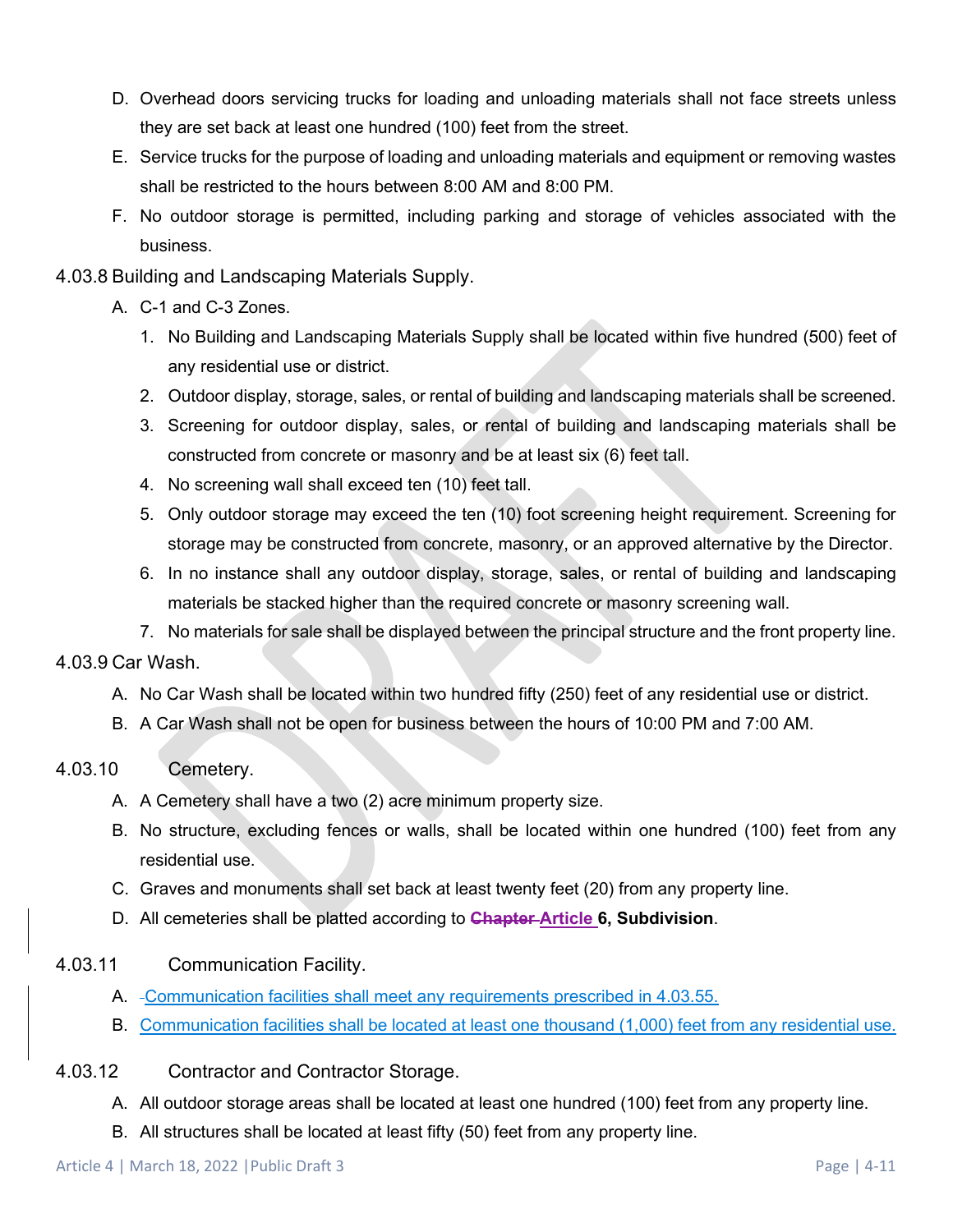- C. The minimum property size for a Contractor and Contractor Storage shall be two (2) acres.
- D. Outdoor storage areas shall be screened and comply with ChapterArticle 4.04.5[.D.](#page-33-0)
- E. Maintenance of vehicles or machinery shall be incidental to the Contractor and Contractor Storage and the incidental use shall only include minor repair.
- F. Office space shall be incidental to the Contractor and Contractor Storage and shall comply with ChapterArticle 4.04.5[.C.](#page-32-0)
- G. No retail sales associated with a Contractor and Contractor Storage may occur on the property unless retail sales are approved with a different use that allows retail sales.
- H. No on street parking of vehicles or equipment associated with the use is allowed.
- I. Hours of operation are limited between the hours of 7:00 AM and nine 9:00 PM.

#### 4.03.13 Convenience Store.

- A. C-1 and C-2 Zones.
	- 1. No Convenience Store shall be located within one hundred (100) feet of any residential use or district.
	- 2. No Convenience Store shall exceed two thousand (2,000) square feet in building area.
	- 3. No Convenience Store shall be located within two hundred fifty (250) feet of any other Convenience Store.
	- 4. No outdoor display is permitted.
	- 5. Drive-thrus are not permitted.
- B. C-3 and LI Zones.
	- 1. No Convenience Store shall be located within fifty (50) feet of any residential use or district.
	- 2. Drive-thrus may be allowed if the following requirements are met:
		- a. The Convenience Store is located two hundred fifty (250) feet from any residential district or use.
		- b. The Convenience Store is less than two thousand (2,000) square feet in building area.
		- c. A drive-thru lane is provided on site.
		- d. The drive-thru lane is at least ten (10) feet wide.
		- e. The drive-thru lane provides at least three (3) vehicle stacking spaces before the drive-thru window.
		- f. Vehicle stacking spaces shall be ten (10) feet wide by twenty (20) feet long.
- 4.03.14 Convenience Store, with fuel sales.
	- A. All Zones.
		- 1. Convenience Store, with fuel sales shall not be located within one hundred (100) feet of any residential use or district.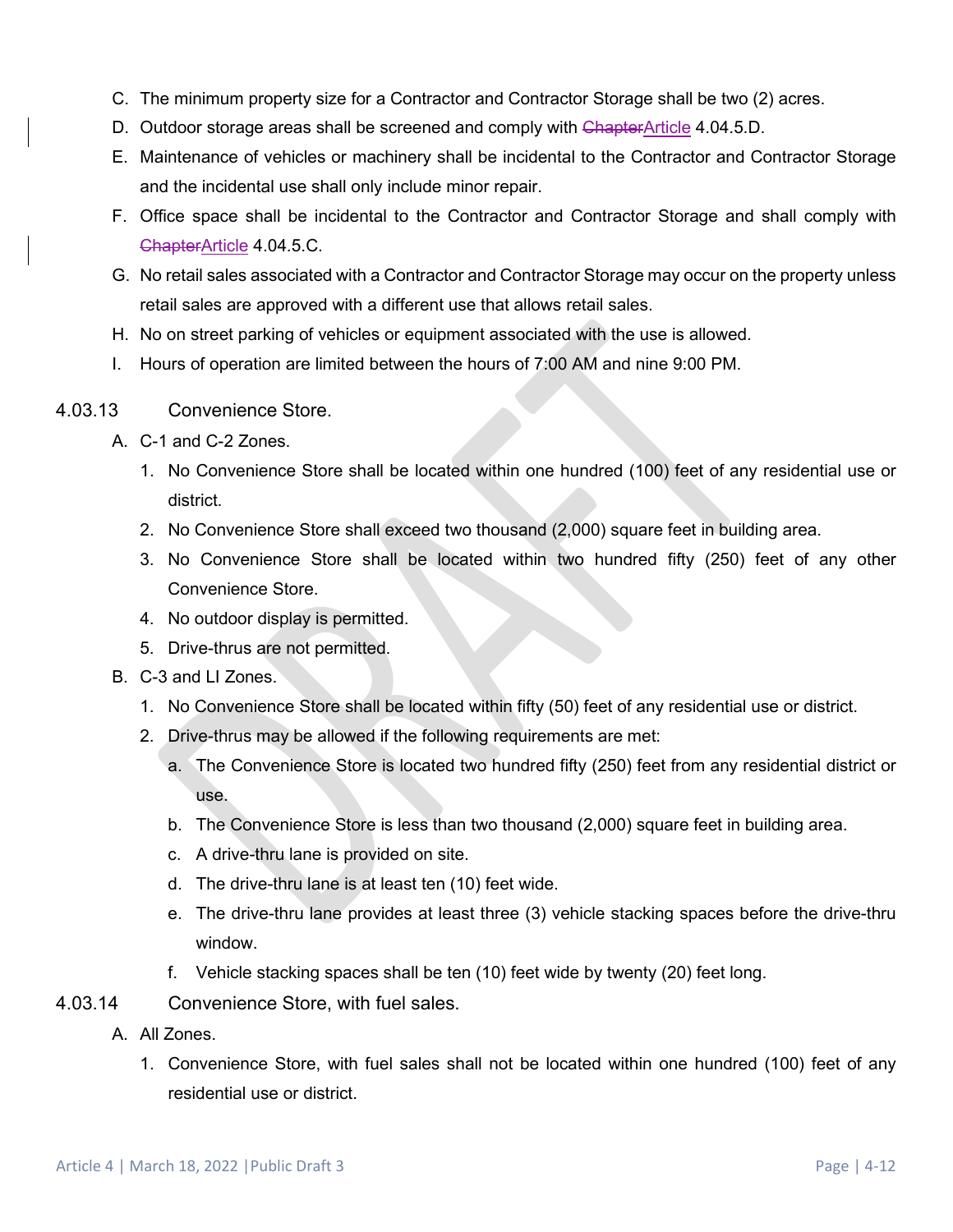- 2. Any pump island or other structure shall be setback a minimum of twenty (20) feet from adjacent property lines or street and highway right-of-way lines.
- 3. Overhead canopies or weather protection structures shall be setback a minimum of ten (10) feet from adjacent property lines or street and highway right-of-way lines.
- 4. Outdoor display is only limited to ice chests, vending machines, secured propane tank storage, and firewood storage.
- 5. Drive-thrus are not permitted.
- B. C-1 Zone.
	- 1. No Convenience Store, with fuel sales shall exceed two thousand (2,000) square feet in building area.
	- 2. No Convenience Store, with fuel sales shall be located within two hundred fifty (250) feet of any other Convenience Store, with fuel sales.
	- 3. The total fuel pumps shall not exceed four (4).
- 4.03.15 Financial Institution.
	- A. All Zones.
		- 1. Drive-thrus/ATMs may be allowed if the following requirements are met:
			- a. The Financial Institution is located one hundred fifty (100) feet from any residential district or use.
			- b. A drive-thru/ATM lane is provided on site.
			- c. The drive-thru/ATM lane is at least ten (10) feet wide.
			- d. The drive-thru/ATM lane provides at least four (4) vehicle stacking spaces before the drivethru window/ATM.
			- e. Vehicle stacking spaces shall be ten (10) feet wide by twenty (20) feet long.
			- f. The Financial Institution shall not exceed three (3) drive-thru/ATM lanes.
	- B. C-2 Zone.
		- 1. No Financial Institution shall exceed two thousand (2,000) square feet in building area.
		- 2. No Financial Institution shall be located within two hundred fifty (250) feet of any other Financial Institution.
		- 3. Drive-thrus are not permitted.
- 4.03.16 Funeral Services.
	- A. Funeral Services including a Cemetery shall follow the requirements established in ChapterArticle [4.03.10.](#page-10-0)
	- B. Funeral Services shall be located at least five hundred (500) feet from any residential district or use.
	- C. Funeral Services including cremation or embalming shall follow the additional requirements below.
		- 1. Prior to the issuance of a certificate of occupancy, the Funeral Services operator shall provide documentation of the issuance of all applicable federal, state, and local permits and provide all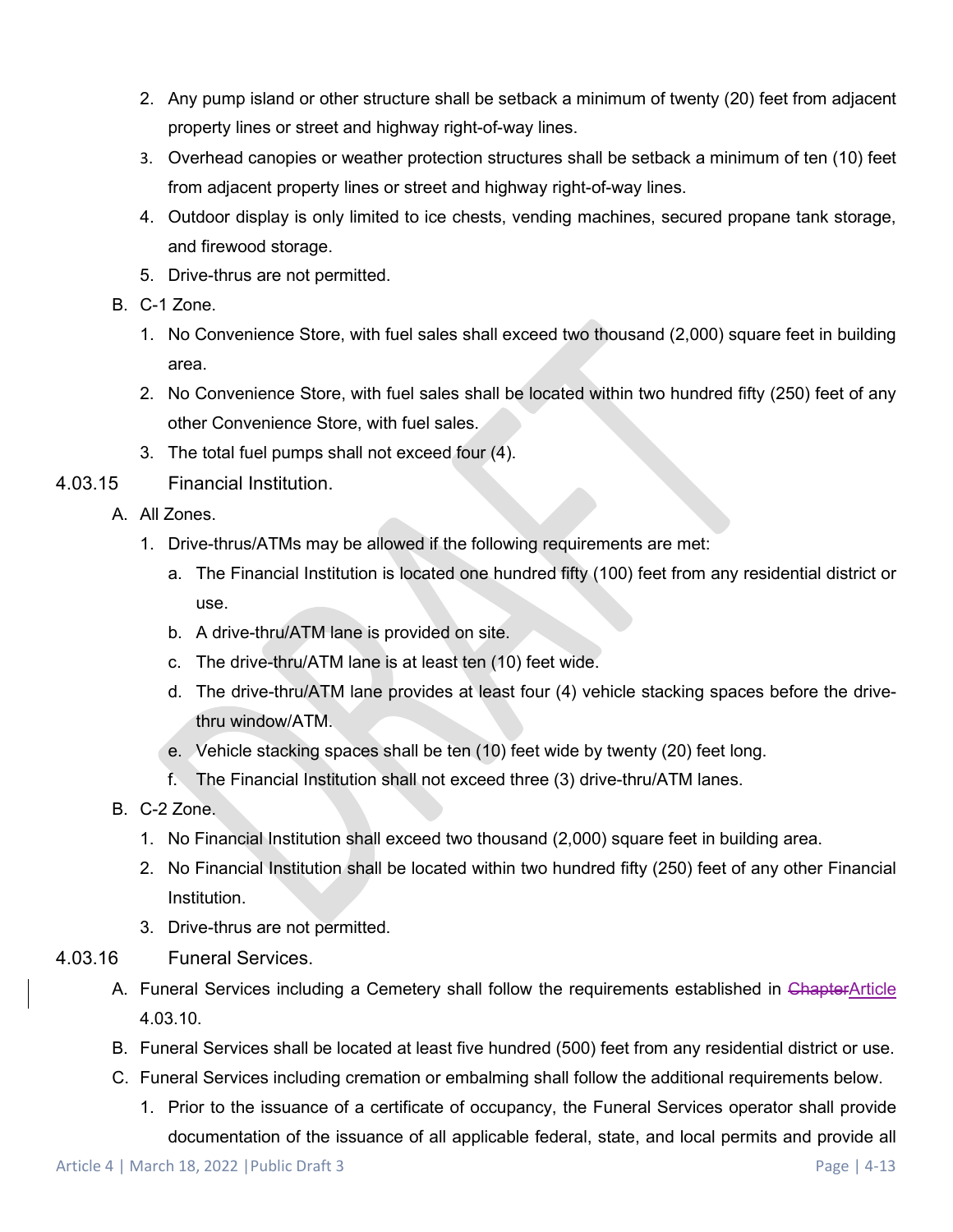the equipment manufacturers' specifications for construction, installation, operation, and maintenance.

- 2. Funeral Services shall be constructed, installed, operated, and maintained in accordance with all manufacturers' specifications and all applicable federal, state, and local permits. Town inspectors shall have the right to enter and inspect the operations to determine compliance with this provision.
- 3. Each incinerator shall have a modern automated control panel and a dedicated natural gas meter.
- 4. The height of the exhaust stack shall be a minimum of two (2) feet above the roof line or other nearby obstruction to minimized downdrafts of the exhaust.
- 4.03.17 Golf Course.
	- A. The designed centerline of each hole shall be a minimum of one hundred (100) feet from adjacent property boundaries to reduce the potential of golf balls exiting the subject property.
	- B. Appropriate controls, like netting, shall be installed to prevent golf balls from exiting the subject property.
	- C. Total lot coverage with principal and accessory buildings shall not exceed twenty five percent (25%).
	- D. Residential uses on the subject property are prohibited.
	- E. No principal or accessory building, swimming pool, or tennis court shall set back less than (50) feet from any property line.
	- F. All exterior lighting for the purposes of illuminating the golf course or any accessory use shall terminate at 10:00 PM. Lighting for walls, security measures, sconces, and parking facilities are excluded from this requirement.

## 4.03.18 Grocery Store.

- A. C-1 Zone.
	- 1. Any Grocery Store exceeding 15,000 square feet shall require a Conditional Use Permit.
- B. C-2 Zone.
	- 1. Any Grocery Store exceeding 10,000 square feet shall require a Conditional Use Permit and meet the following standards.
		- a. No drive-thrus are permitted.
		- b. No Grocery Store shall be located within five hundred (500) feet of any other Grocery Store.
- C. C-3 and LI Zones.
	- 1. Any Grocery Store exceeding 25,000 square feet shall require a Conditional Use Permit.
- 4.03.19 Heavy Equipment Sales and Rental.
	- A. No Heavy Equipment Sales and Rental use shall be located within one thousand (1,000) feet of any residential use or district.
	- B. Outdoor display, storage, sales, or rental of heavy equipment shall be screened.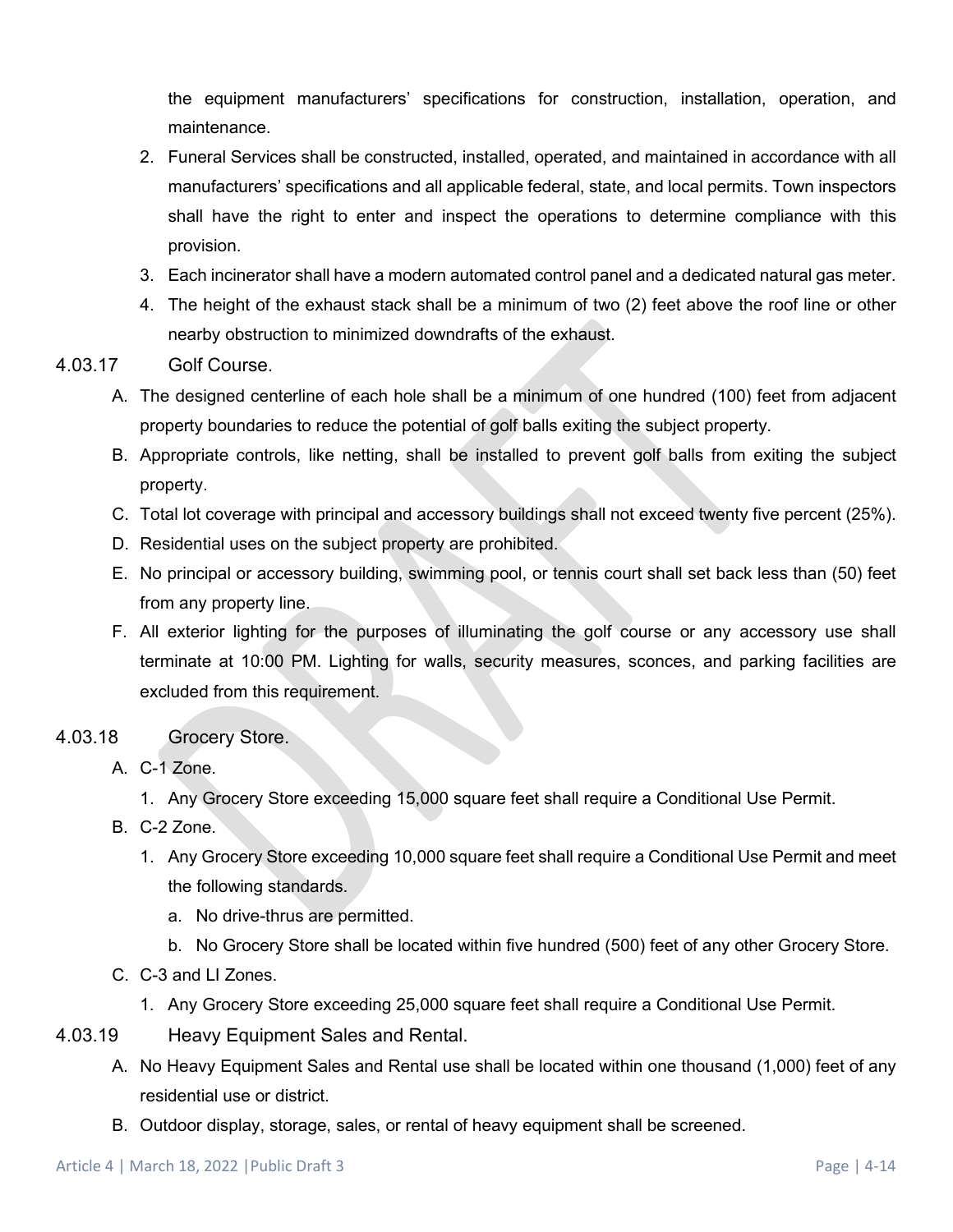- C. Screening for heavy equipment shall be constructed from concrete or masonry and be at least six (6) feet tall.
- D. No screening wall shall exceed twelve (12) feet tall.
- E. No outdoor display, storage, sales, or rental of heavy equipment shall be taller than the required concrete or masonry screening wall unless located in the rear of the site. If located in the rear, outdoor display, storage, sales, or rental of heavy equipment shall not exceed twenty (20) feet tall.
- F. No materials for sale shall be displayed between the principal structure and the front property line.
- 4.03.20 Home Occupation.
	- A. A Home Occupation shall meet the following requirements.
		- 1. The use shall be conducted entirely within a dwelling and carried on by the inhabitants of the dwelling. Except for daycare businesses which shall be allowed to commence operations as of 6:00 a.m. the hours of operation during which clients or customers are allowed to come to the home in connection with the business activity are limited to between 8:00 AM and 9:00 PM.
		- 2. The use shall be clearly incidental and secondary to the use of the dwelling and shall not change the dwelling's character.
		- 3. The total area used for a Home Occupation shall not exceed one-half  $(\frac{1}{2})$  the floor area of the user's dwelling unit.
		- 4. There shall be only the incidental sale of stocks, supplies or products conducted on the premises.
		- 5. There shall be no exterior storage on the premises of material or equipment used as a part of the Home Occupation.
		- 6. There shall be no offensive noise, vibration, smoke, dust, odors, heat, or glare noticeable at or beyond the property line.
		- 7. A Home Occupation shall provide additional off-street parking areas adequate to accommodate all needs created by the Home Occupation.
	- B. A Home Occupation shall not include the following:
		- 1. Animal hospital;
		- 2. Long-term care facility;
		- 3. Restaurant;
		- 4. Bed and breakfast;
		- 5. Group home;
		- 6. Pawn shop;
		- 7. Adult-oriented use; or
		- 8. Vehicle repair, servicing, detailing or towing if vehicles are:
			- a. Dispatched from the premises;
			- b. Are brought to the premises; or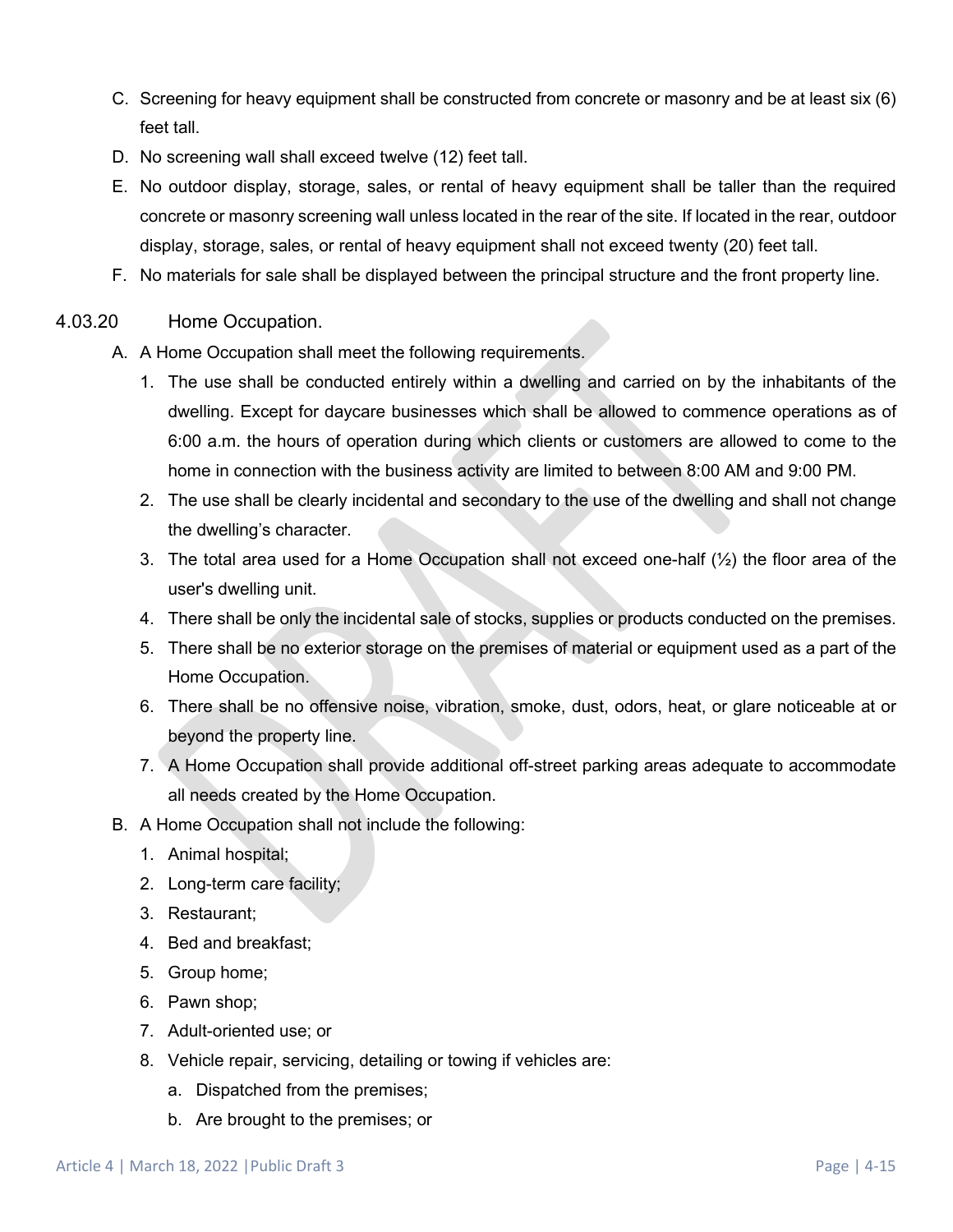- c. Are parked or stored on the premises or on an adjacent street.
- C. Licensing.
	- 1. A Home Occupation shall be permitted only after the owner or inhabitant of the dwelling in which the occupation is conducted has obtained a home occupation license and business license from the Town.
	- 2. The license fee shall be an amount established by resolution by the Board of Trustees to offset the Town's cost.
	- 3. At the time ownership of the property is transferred, or the Home Occupation is discontinued for a period of six (6) months or more, the home occupation license terminates.
	- 4. Following termination, the license may be issued again upon the submission and review of a new application and the payment of an additional fee.
	- 5. If the Town is investigating a violation of this Land Use Code with respect to the particular home occupation at the time the renewal application is made, the license will not be reissued until the investigation is completed and, if necessary, all violations have been corrected.
	- 6. The term of the previous license shall continue during the period of investigation.
- 4.03.21 Hotel/Motel.
	- A. C-1 Zone.
		- 1. A Hotel/Motel shall be located at least two hundred fifty (250) feet from any residential district or use.
		- 2. A Hotel/Motel is restricted to one story.
		- 3. A Hotel/Motel shall not exceed 15,000 square feet.
- 4.03.22 Any Hotel/Motel exceeding 15,000 square feet requires a Conditional Use Permit. Industrial and Manufacturing, Heavy.
	- A. An Industrial and Manufacturing, Heavy use shall be located at least one thousand (1,000) feet from any residential district or use.
	- B. Any Industrial and Manufacturing, Heavy use producing and curating toxic chemicals or conducting animal slaughtering shall be located at least:
		- 1. Two thousand six hundred forty (2,640) feet from any residential district, religious land use, medical care facility, or school.
		- 2. One thousand three hundred twenty (1,320) feet from any commercial use.
		- 3. Six hundred sixty (660) feet from any Industrial and Manufacturing, Light use.
- 4.03.23 Industrial and Manufacturing, Light.
	- A. Industrial Zones.
		- 1. An Industrial and Manufacturing, Light use shall be located at least two hundred fifty (250) feet from any residential district or use.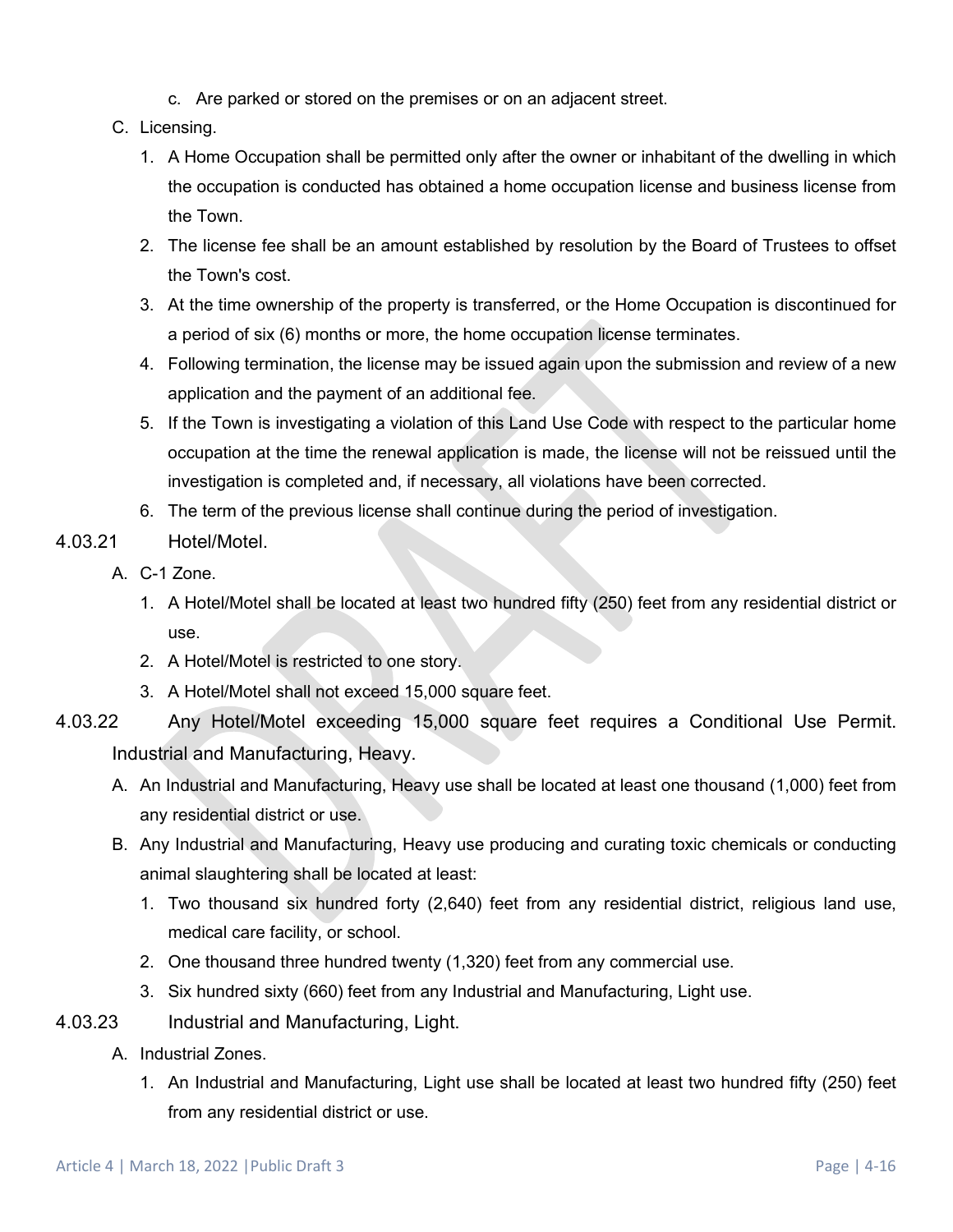- 2. Overhead doors shall not face streets unless set back at least one hundred (100) feet from the street.
- B. Commercial Zones.
	- 1. An Industrial and Manufacturing, Light use shall be located at least five hundred fifty (500) feet from any residential district or use.
	- 2. No Industrial and Manufacturing, Light use shall be located within two hundred fifty (250) feet of any other Industrial and Manufacturing, Light use.
	- 3. Overhead doors shall not face any street.
	- 4. Service trucks for the purpose of loading and unloading materials and equipment or removing wastes shall be restricted to the hours between 8:00 AM and 8:00 PM.
	- 5. Accessory outdoor storage shall be allowed in the rear of the subject property if screened appropriately per Chapter \*\*\* in accordance with Section 5.04.
	- 6. Any Industrial and Manufacturing, Light use over 5,000 square feet of building area shall require conditional use approval.
- 4.03.24 Kennel.
	- A. A two hundred fifty (250) foot separation shall be maintained between the area and structures where animals are housed and any property line.
	- B. Outside runs for commercial kennels shall be operated only with an attendant present on the premises twenty--four (24) hours a day.
	- C. At a minimum, the animals shall be enclosed within a six- foot (6') fence or wall to restrain animals from running at large.
	- D. Visual screening shall be required to buffer adjacent land uses.
	- E. No more than twenty five percent (25%) of the building floor area may be used for related accessory retail sales.
	- F. No more than twenty five percent (25%) of the building floor area may be used for related accessory grooming uses.
- 4.03.25 Manufactured Home.
	- A. Manufactured home design standards/building requirements.
		- 1. The manufactured home must be partially or entirely manufactured in a factory.
		- 2. The manufactured home must be not less than twenty-four (24) feet in width and thirty-six (36) feet in length.
		- 3. The manufactured home must be set on an excavated, backfilled, engineered foundation enclosed at the perimeter so that the top of the perimeter wall sits no more than twelve (12) inches above finish grade. The foundation shall be similar in appearance and durability to a masonry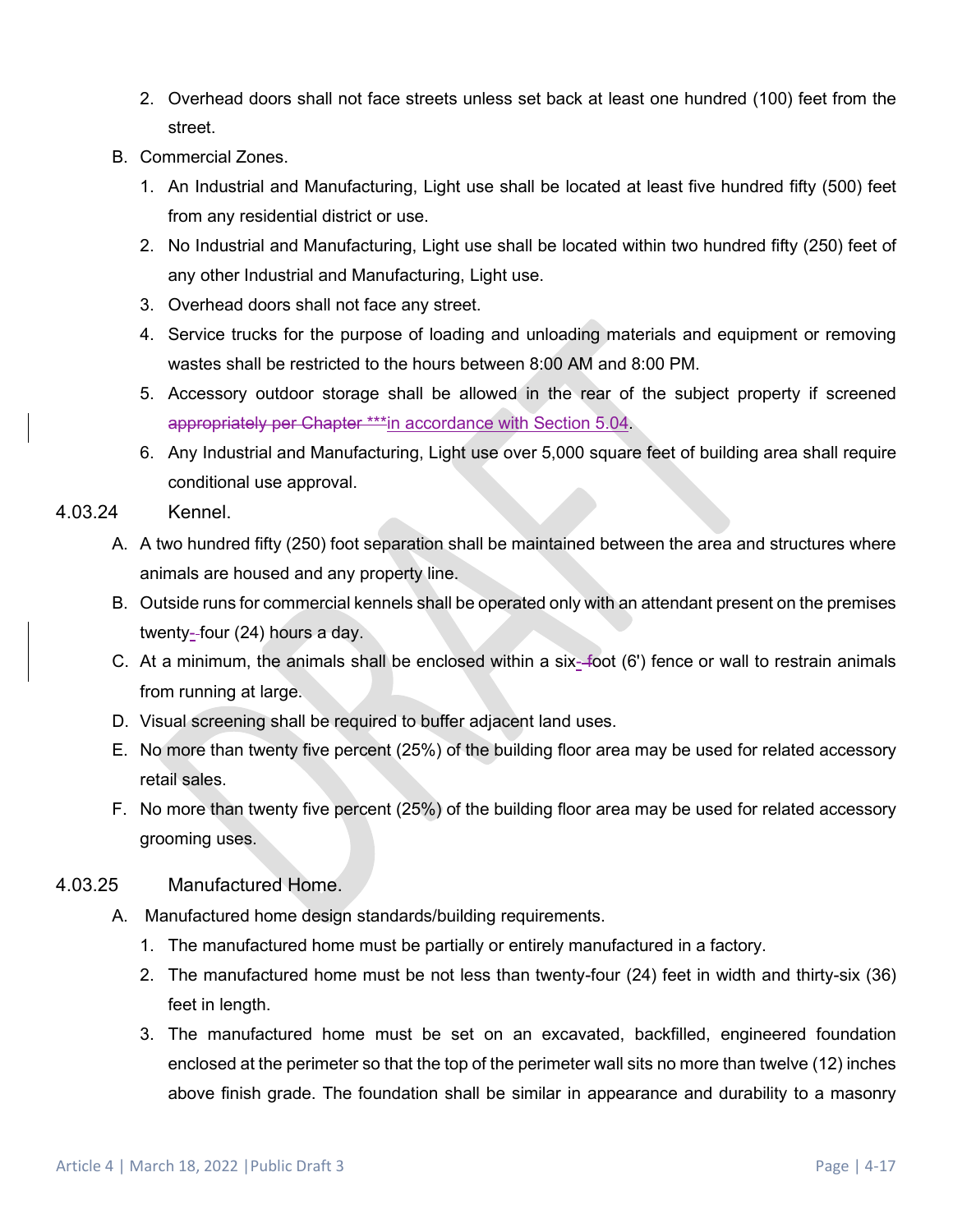foundation of a site-built dwelling. The foundation shall provide an anchoring system for the manufactured home that is totally concealed under the structure.

- 4. The manufactured home must have brick, wood or cosmetically equivalent exterior siding on all exterior walls, which provides a consistent, continuous facade from the bottom of the soffit (top of the wall section) downward to the top of the exposed perimeter foundation. The exterior siding of the manufactured home must have the same appearance as materials commonly used on residential dwellings. Metal siding must be painted or anodized.
- 5. The manufactured home must have a pitched roof with a pitch of at least a nominal three (3) in twelve (12). The roof must be covered with shingles, shakes or tile. Eaves of the roof must extend at least one (1) foot from the intersection of the roof and the exterior walls.
- 6. The manufactured home must have windows that are wood, vinyl-coated or anodized aluminum.
- 7. The manufactured home must have color-coordinated body and trim. Colors of both the factory components and the site-built components shall be the same.
- 8. The main entrance to the manufactured home must face or be oriented toward an adjacent street.
- 9. The transportation mechanisms, including the wheels, axles and hitch, must be removed.
- 10. No manufactured home shall be occupied for dwelling purposes unless it is properly placed in a manufactured home space and connected to water, sewerage, electric and gas utilities, as appropriate.
- 11. All manufactured homes shall be certified pursuant to the National Manufactured Housing Construction and Safety Standards Act of 1974, 42 U.S.C. § 5401 et seq., or shall be certified by the Colorado Division of Housing pursuant to Section 24-32-701 et seq., C.R.S.
- 12. All manufactured homes shall have an enclosed crawlspace underneath the manufactured home and shall not provide a harborage for rodents or create a fire hazard. No enclosed crawlspace shall be used for storage unless the storage area is surfaced with concrete. Adequate access and ventilation shall be provided in accordance with the Guidelines For Manufactured Housing Installation.
- 13. All manufactured homes shall meet or exceed equivalent engineering standards for other singlefamily residences.
- 14. Additions to increase the floor area of manufactured home shall not be permitted except for patios, porches, garages, decks or carports. Garages may be detached or attached.
- 15. Prior to occupancy, the Building Inspector shall inspect each manufactured home to determine compliance with this Code. No occupancy shall be permitted or certificate of occupancy issued until that inspection and all connections to public utilities have been made. The owner or home builder shall pay to the Town a building permit fee for each residential structure as may be required by this Code. Installation procedures and the building permit fee shall be in accordance with the then current Guidelines for Manufactured Housing Installation, including appendices,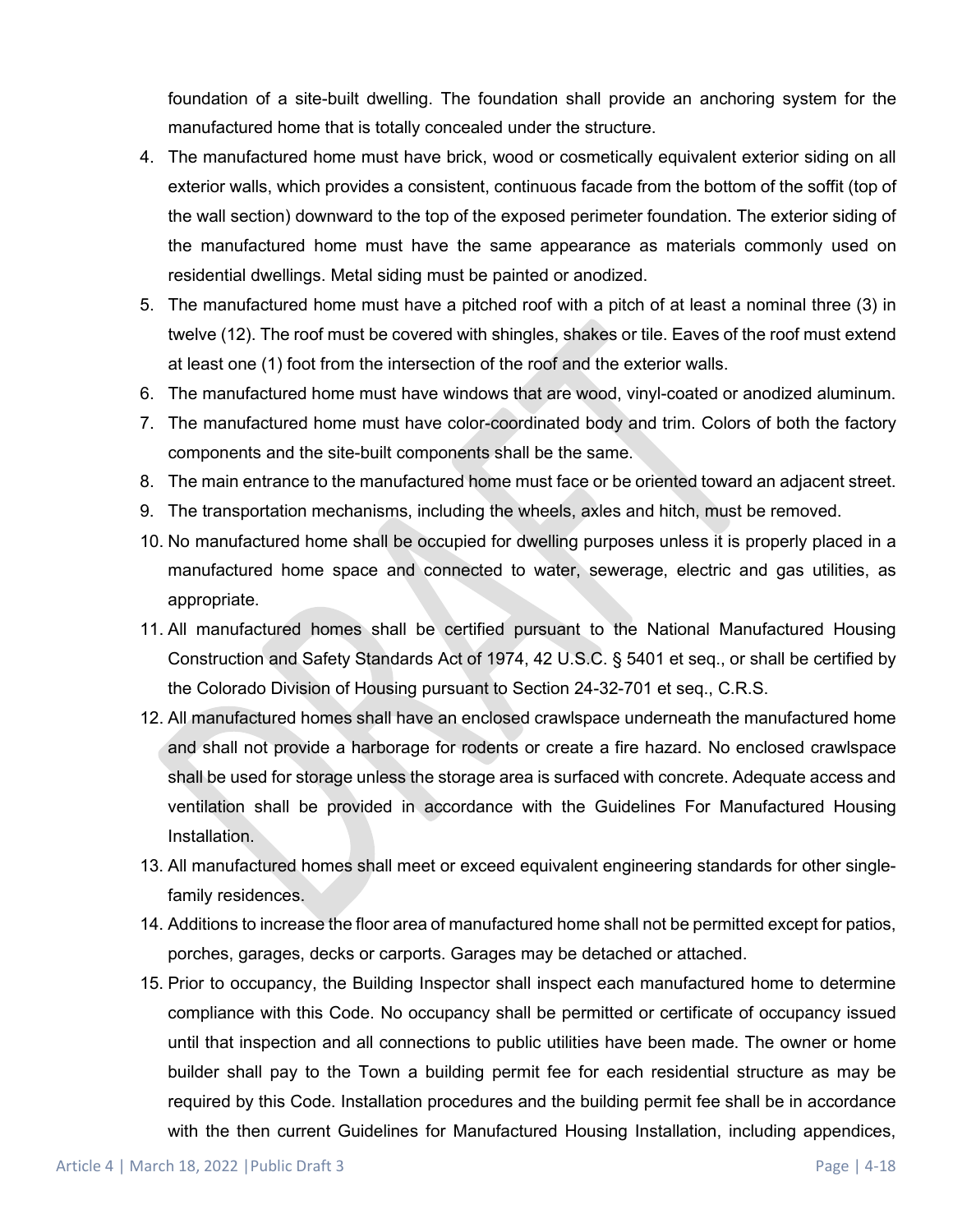published by the International Conference of Building Officials for manufactured homes and as adopted by the Town.

- 16. All additions shall comply with minimum yard requirements, and a building permit shall be required in advance for any such addition.
- B. Density, dimensional and spacing standards.
	- 1. The minimum area manufactured home space shall be four thousand (4,000) square feet.
	- 2. The minimum lot length shall be eighty (80) feet.
	- 3. The minimum lot width shall be fifty (50) feet.
	- 4. The maximum building height shall be thirty-five (35) feet.
	- 5. The maximum gross density shall be ten (10) units per acre.
	- 6. The distance between any building or manufactured home from a property line of the manufactured home park shall be twenty (20) feet.
	- 7. The front setback of a manufactured home shall be at least fifteen (15) feet from the back of the curb; provided, however, that in order to encourage the enclosed storage of parked vehicles, the setback from the back of the curb to a garage shall be either five (5) feet or fifteen (15) feet or greater.
	- 8. Side spacing shall provide for a minimum distance of twenty (20) feet between manufactured homes.
	- 9. Rear spacing shall provide for a minimum distance of twenty (20) feet between units when units are side-to-end and a minimum distance of ten (10) feet between units when units are end-toend.
	- 10. There shall be a minimum setback of twenty (20) feet between any service facility or manufactured home park permanent building and any manufactured home.
	- 11. Accessory buildings and structures shall be constructed in accordance with the adopted Building Code. Accessory buildings and structures shall include steps, attached or detached patios that are open on three (3) sides, attached or detached decks that are open on three (3) sides, attached or detached storage units, attached or detached garages and attached or detached carports. Accessory buildings or structures may be located adjacent to a manufactured home space line; provided, however, that a minimum of six (6) feet of separation is provided between a garage and any other structure on an adjoining space. Any other building or structure shall provide a minimum of ten (10) feet between it and any structure on an adjoining space.
	- 12. The limits of each manufactured home lot shall be clearly marked on the ground by permanent monuments set pursuant to Section 38-51-101, C.R.S.
- C. Parking.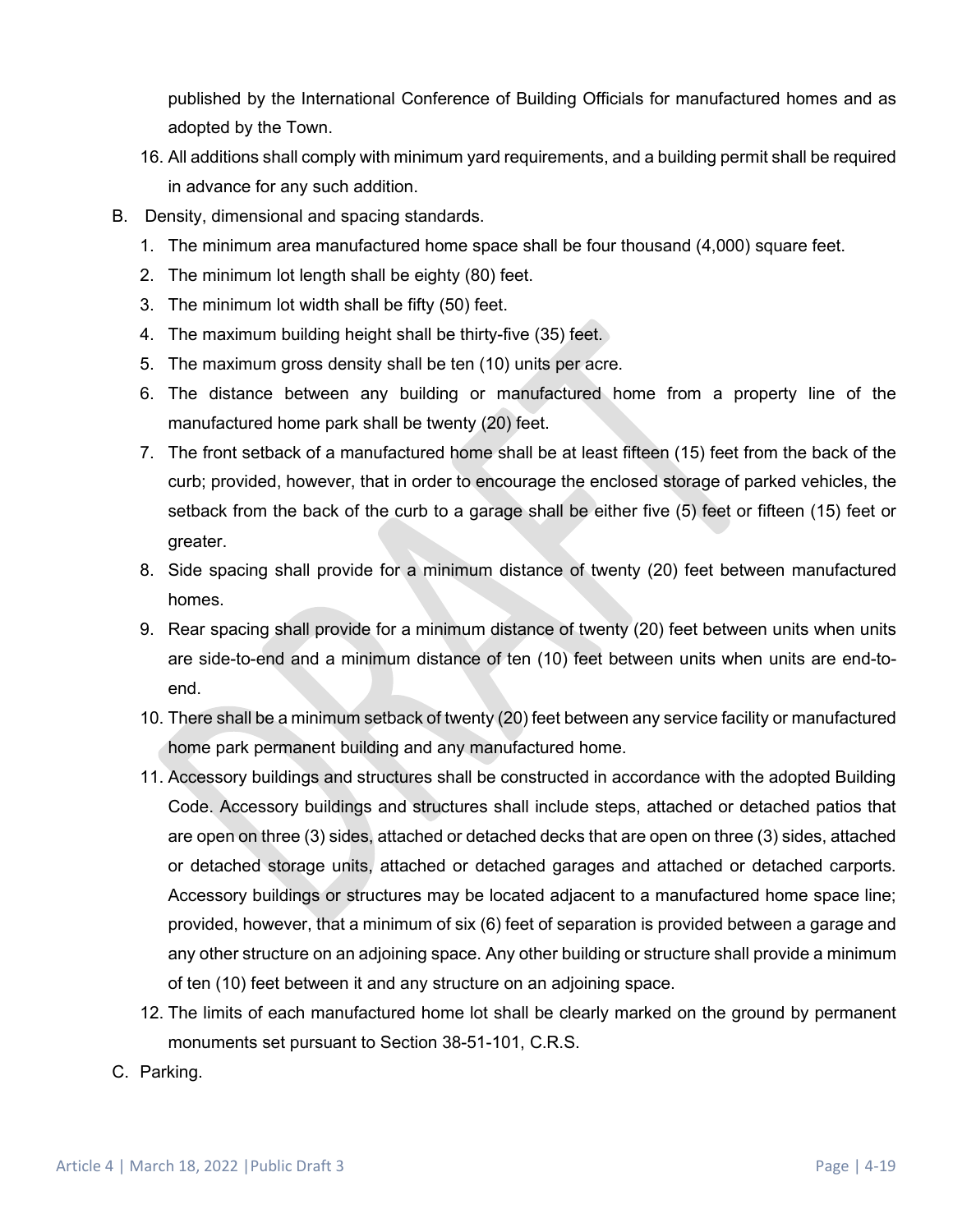- 1. Every manufactured home space shall have two (2) off-street parking spaces adjacent to the manufactured home. There shall be one (1) additional parking space for each manufactured home space within one hundred (100) feet for use by occupants and guests.
- 2. Off-street vehicle parking for recreation facilities. Off-street vehicle parking shall be provided for recreation facilities located within a manufactured home park. One (1) space per two hundred fifty (250) square feet of gross floor area, plus one (1) space per employee at the maximum shift, shall be provided for enclosed recreation facilities. Twenty (20) spaces are to be provided for every diamond or athletic field, or one (1) space for every four (4) spectator seats, whichever is greater. (One [1] seat is equal to two [2] feet of bench seating length.) Handicapped parking spaces shall be provided in conformance with the Americans With Disabilities Act, as may be amended from time to time.
- D. Outdoor Living Area.
	- 1. No less than eight percent (8%) of the gross site area shall be reserved for and devoted to improved recreation areas and facilities provided in locations convenient to all manufactured home spaces.
	- 2. An outdoor living area shall be provided on each space equal to at least ten percent (10%) of its area, provided that in no case shall such area be less than three hundred (300) square feet or required to be more than five hundred (500) square feet. The minimum horizontal dimension of such area shall be not less than fifteen (15) feet.
	- 3. Such outdoor living area shall be properly drained, located for convenience and optimum use and walled, fenced or landscaped to provide reasonable privacy.
- E. Tenant Storage.
	- 1. A separate uniform tenant storage structure shall be provided for each space, located on each space.
	- 2. There shall be a minimum of two hundred twenty-four (224) cubic feet of storage area provided for each manufactured home space.
	- 3. Design and location of tenant storage shall enhance the appearance of the park, and the exterior siding of the structure shall have the same appearance as materials commonly used on residential dwellings.
- 4.03.26 Medical Office.
	- A. C-2 Zone.
		- 1. No Medical Office shall be located within five hundred (500) feet of any other Medical Office.
		- 2. Any Medical Office over 2,500 square feet of building area shall require conditional use approval.
- 4.03.27 Mini-Storage Facility.
	- A. The Mini-Storage Facility shall be secured so that access is limited to tenants (or owners) and fire, police, or emergency service officials.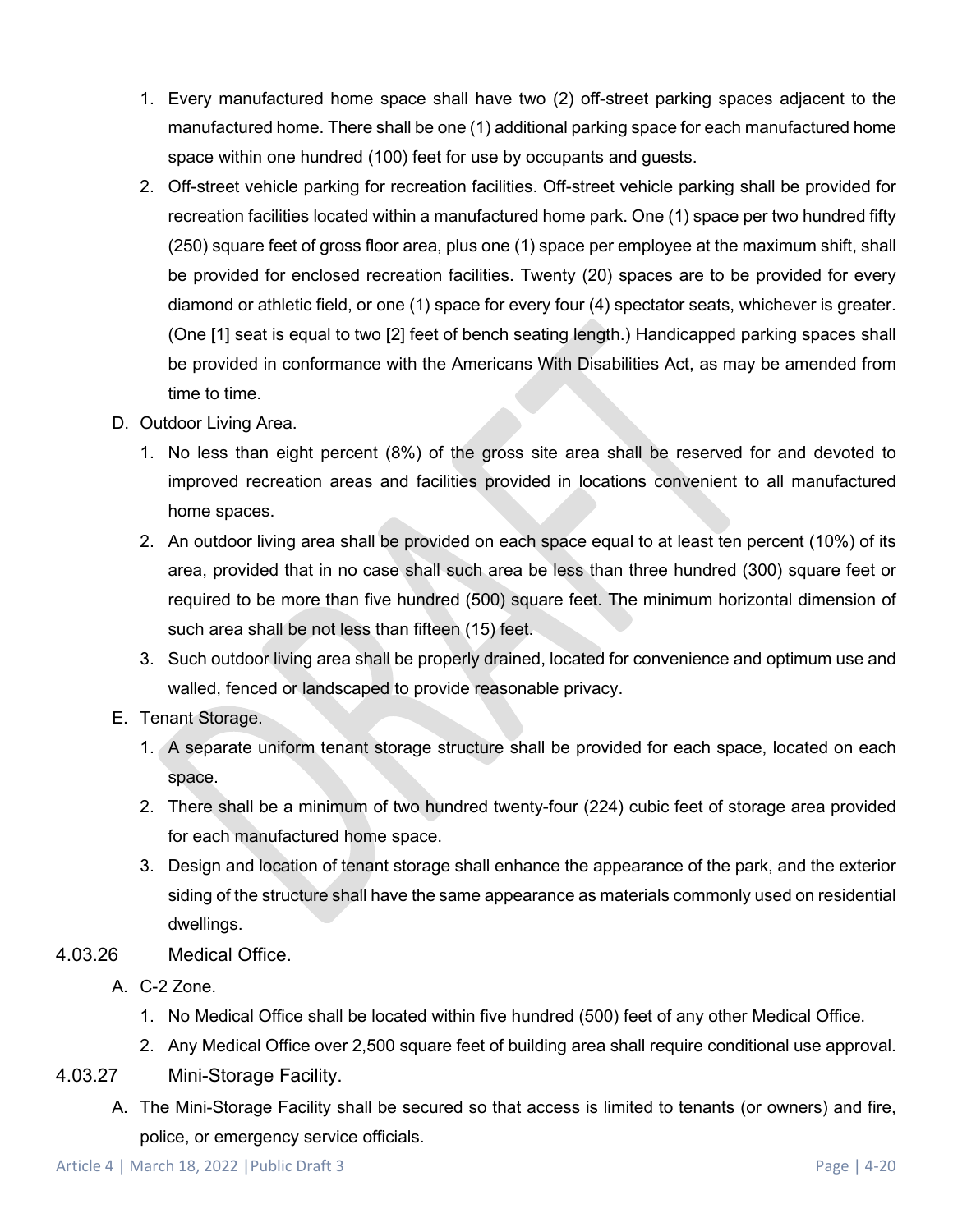- B. Mini-Storage Facilities shall provide adequate drive aisles between all buildings for vehicle circulation and fire and emergency access.
- C. No Mini-Storage unit shall be used for the storage of explosives, ammunition, hazardous, or flammable materials.
- D. All buildings in the self-storage warehouse facility shall be architecturally compatible with the surrounding development in terms of architectural style and building materials and color.
- E. Mini-Storage units shall be used solely for the purpose of storage of goods and possessions and shall not be used for operation of a business, hobby, band rehearsal, or any type of activity not related to the storage of personal property of the owner or tenant of the unit.
- F. The Mini-Storage Facility may include an accessory on-site office.
- G. No office shall exceed more than three thousand (1,500) square feet.
- H. No outdoor storage is permitted in the C-3 zone.
- I. Outdoor storage may be allowed within LI and I zones in approved on-site areas for vehicles and recreational equipment if they are covered by an awning or canopy structure.
- J. Hours of public access to a Mini-Storage Facility shall be restricted to 6:00 AM. to 10:00 PM.

#### 4.03.28 Mixed-Use Dwelling.

- A. A single-story Mixed-Use Dwelling unit shall be permitted if the following standards are met.
	- 1. The nonresidential use shall front the street.
	- 2. The residential use shall be located behind the nonresidential use.
	- 3. The residential use shall not exceed 50%[1](#page-20-0) of the total Mixed-Use Dwelling.
	- 4. No single-story Mixed-Use Dwelling shall exceed three thousand (3,000) square feet.
- B. A multiple story Mixed-Use Dwelling shall be permitted if the following standards are met.
	- 1. The first floor shall be used for nonresidential uses.
	- 2. No residential uses are allowed on the first floor.
	- 3. All residential parking shall be provided in the rear of the site.
- <span id="page-20-0"></span>4.03.29 Motor Vehicle Dealership.
	- A. A Motor Vehicle Dealership shall be located five hundred (500) feet from any residential district or use.
	- B. No Motor Vehicle Dealership shall be located within five hundred (500) feet of any other Motor Vehicle Dealership.
	- C. No more than fifty percent (50%) of the total building floor area may be used for related accessory uses such as retail sales, vehicle repair and service, and vehicle washing.
	- D. Vehicle inventory spaces shall not count towards the minimum parking requirements.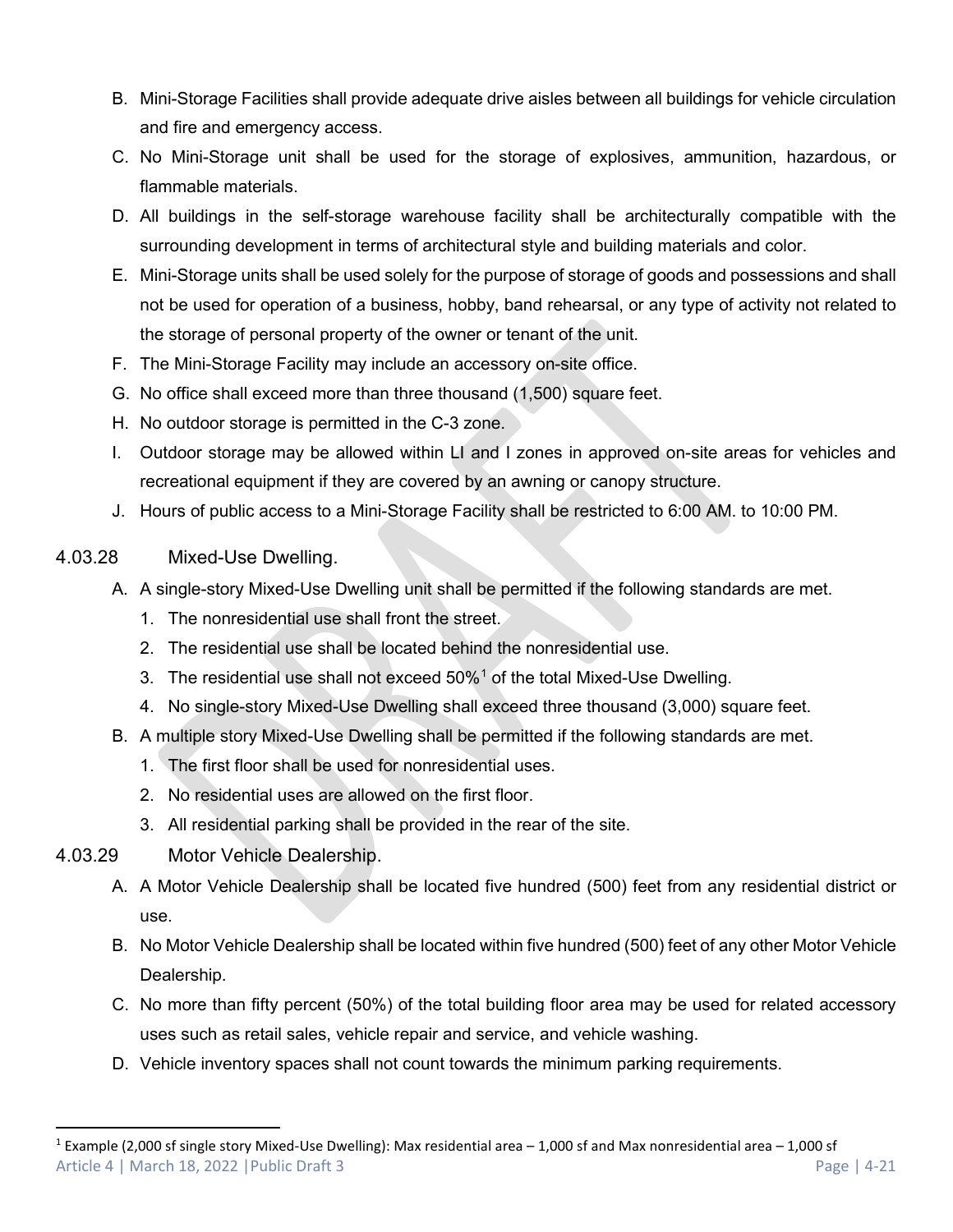- 4.03.30 Motor Vehicle Repair, Heavy.
	- A. All Motor Vehicle Repair, Heavy repair activities shall take place within an enclosed space.
	- B. Motor Vehicle Repair, Heavy facilities shall be located five hundred (500) feet from any residential use, religious land use or school.
	- C. Motor Vehicle Repair, Heavy facilities shall set back at least fifty (50) feet from the front property line and twenty-five (25) feet from the rear property line.
	- D. Disabled or damaged vehicles are not allowed to remain in an exterior location unless screened from public view.
	- E. Screened areas for disabled or damaged vehicles are only allowed in areas to the rear or side of the principal structure of the Motor Vehicle Repair, Heavy facility.
	- F. Screening for disabled or damaged vehicles shall be constructed from concrete or masonry and be at least six (6) feet tall.

### 4.03.31 Motor Vehicle Repair, Light.

- A. All Motor Vehicle Repair, Light repair activities shall take place within an enclosed space.
- B. Motor Vehicle Repair, Light facilities shall be located two hundred fifty (250) feet from any residential use, religious land use or school.
- C. Disabled or damaged vehicles are not allowed to remain in an exterior location unless screened from public view.
- D. Screened areas for disabled or damaged vehicles are only allowed in areas to the rear of the principal structure of the Motor Vehicle Repair, Light facility.
- E. Screening for disabled or damaged vehicles shall be constructed from concrete or masonry and be at least six (6) feet tall.

### 4.03.32 Multi-Family Dwelling.

- A. A Multi-Family Dwelling shall not exceed twelve (12) units.
- B. All Multi-Family Dwelling sites shall provide at least 20% of functional open space.

#### 4.03.33 Nightclub.

- A. No Nightclub shall be located within five hundred (500) feet of any residential district or use.
- B. No Nightclub shall be located within two hundred fifty (250) feet of any school or religious land use.
- C. Service trucks for the purpose of loading and unloading materials and equipment or removing wastes shall be restricted to the hours between 8:00 AM and 8:00 PM.
- 4.03.34 Off-Street Parking Facility.
	- A. Off-Street Parking Facilities shall meet the following requirements established in Table 4.03.33-1.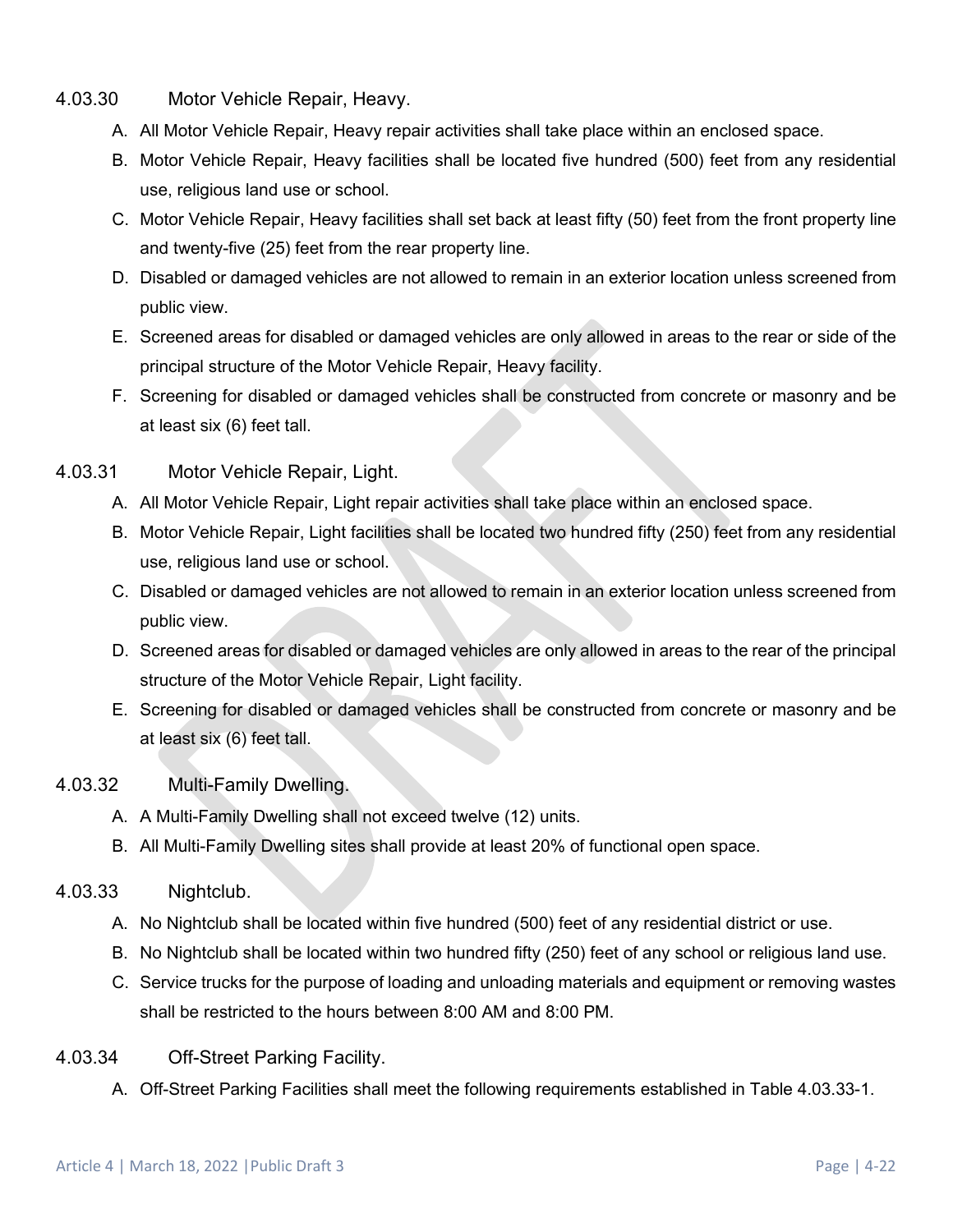| Table 4.03.33-1 Off-Street Parking Facilities |                                            |  |  |  |  |  |  |  |
|-----------------------------------------------|--------------------------------------------|--|--|--|--|--|--|--|
| Zone                                          | <b>Maximum Parking Square Footage Area</b> |  |  |  |  |  |  |  |
| $C - 1$                                       | 20,000                                     |  |  |  |  |  |  |  |
| $C-2$                                         | 15,000                                     |  |  |  |  |  |  |  |
| $C-3$                                         | 30,000                                     |  |  |  |  |  |  |  |

- B. An Off-Street Parking Facility may exceed the limits established if a parking garage is provided; however, no parking floor shall exceed the square footage limits.
- C. Parking garages shall follow the zone height requirements.
- D. Exterior parking garage elevations shall be compatible with the architecture found in the zone in terms of style, material, and other exterior elements.
- E. Parking garages shall include a minimum of two of the following elements on any facade facing a public street or space:
	- 1. Window and door openings comprising a minimum of twenty-five (25) percent of the ground floor facade;
	- 2. Awnings;
	- 3. Sill details; or
	- 4. Columns.
- 4.03.35 Pawn Shop.
	- A. All Zones.
		- 1. A Pawn Shop shall be located five hundred (500) feet from any residential district or use.
		- 2. No Pawn Shop shall be located within two hundred fifty (250) feet of any school or religious land use.
		- 3. No Pawn Shop shall be located within one thousand (1,000) feet of any other Pawn Shop.
	- B. C-1 and C-2 Zones.
		- 1. No Pawn Shop shall exceed two thousand (2,000) square feet in building area.
		- 2. No outdoor display is permitted.
- 4.03.36 Recreational Entertainment, Outdoor.
	- A. Any Recreational Entertainment, Outdoor use shall be located five hundred (500) feet from any residential district or use.
	- B. Any Recreational Entertainment, Outdoor use shall close by 10:00 PM.
	- C. All exterior lighting for the purposes of illuminating the Recreational Entertainment, Outdoor use or any accessory use shall terminate at 10:00 PM. Lighting for walls, security measures, sconces, and parking facilities are excluded from this requirement.
	- D. Noise generated by the use shall not exceed 45 dBA at any residential property line between the hours of 10:00 PM and 8:00 AM.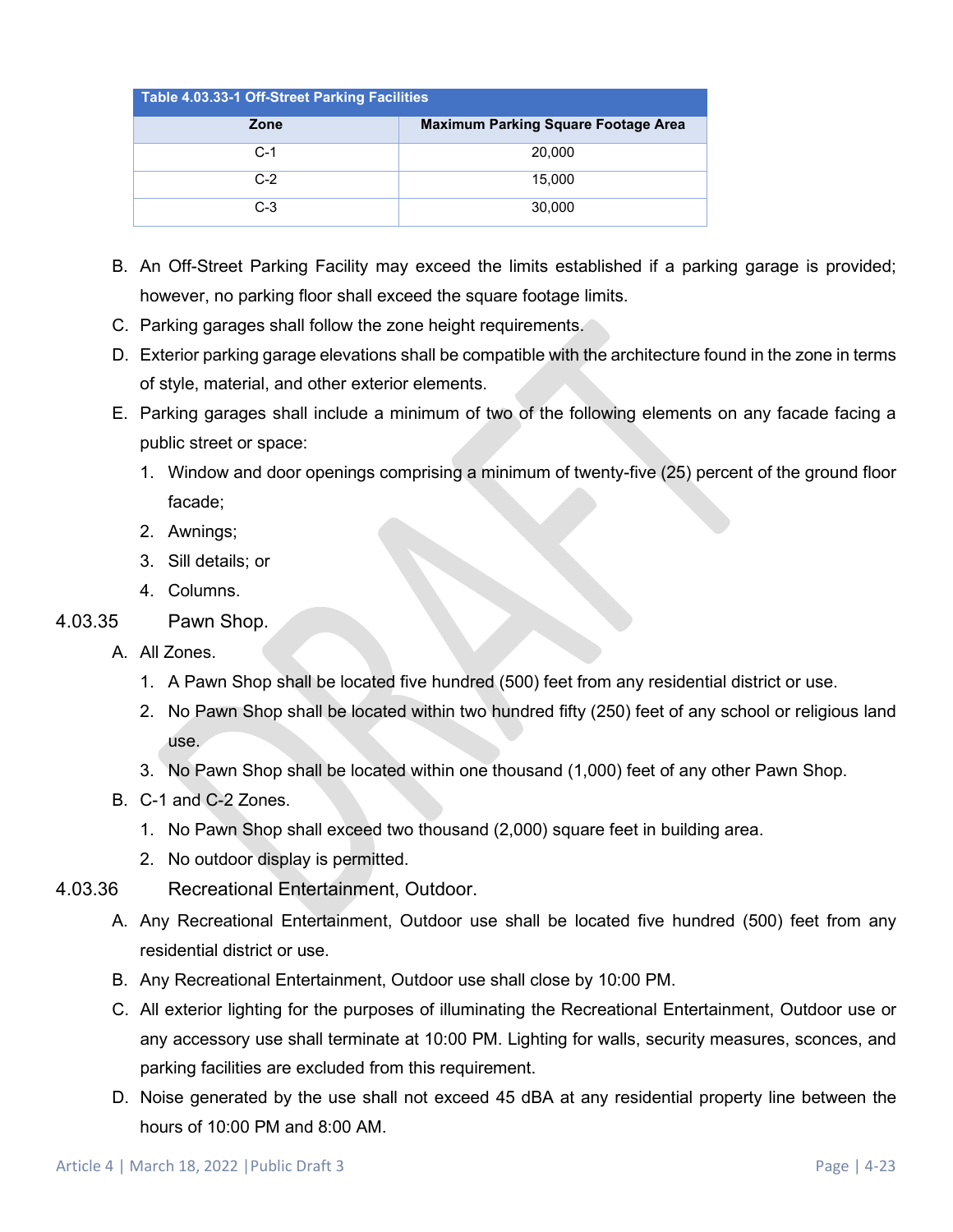## 4.03.37 Religious Land Use.

- A. C-1 Zone.
	- 1. All play areas shall be screened pursuant to ChaptersArticles 5.03 and 5.04.
	- 2. Full cutoff lighting shall be provided in all parking areas.
- 4.03.38 Research and Development.
	- A. All Zones.
		- 1. Research and Development facilities shall not contain or utilize toxic or explosive materials.
		- 2. All facilities shall be completely enclosed.
	- B. C-3 Zone.
		- 1. Any Research and Development facility shall be located two hundred fifty (250) feet from any residential district or use.
		- 2. No Research and Development facility shall be located within five hundred (500) feet of any other Research and Development facility.
		- 3. Any Research and Development facility over 5,000 square feet of building area shall require conditional use approval.
	- C. LI Zone.
		- 1. Any Research and Development facility shall be located five hundred (500) feet from any residential district or use.
		- 2. Any Research and Development facility over 10,000 square feet of building area shall require conditional use approval.
- 4.03.39 Resource Extraction reserved.
- 4.03.40 Restaurant, Fast Food.
	- A. Any Restaurant, Fast Food shall be located two hundred fifty (250) feet from any residential district or use.
	- B. No Restaurant, Fast Food shall have a drive-thru window.
	- C. Any Restaurant, Fast Food shall have a trash management program for the daily removal of on-site trash and litter.
	- D. Loading is prohibited between the hours of 10:00 PM and 8:00 AM.
- 4.03.41 Restaurant, Fast Food with Drive-Thru.
	- A. No Restaurant, Fast Food with Drive-Thru shall exceed five thousand (5,000) square feet in building area.
	- B. Any Restaurant, Fast Food with Drive-Thru shall be located two hundred fifty (250) feet from any residential district or use.
	- C. All drive-thru interactions shall occur within three (3) feet of a designated "drive-thru lane".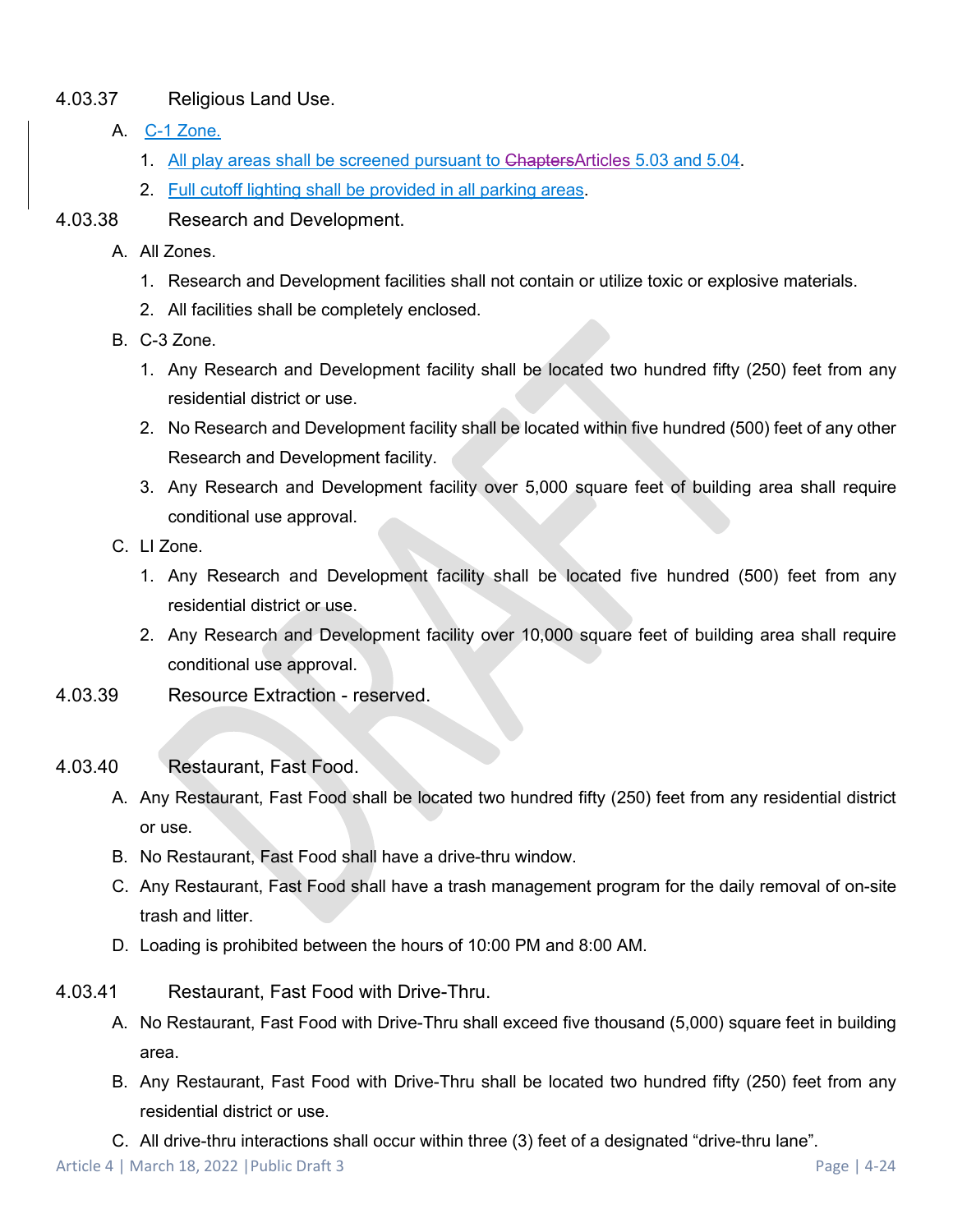- D. A drive-thru lane shall be at least ten (10) feet wide.
- E. A drive-thru lane shall originate at the last stacking space from the "point of order".
- F. A drive-thru lane shall provide at least three (3) vehicle stacking spaces before the "point of order".
- G. Vehicle stacking spaces shall be ten (10) feet wide by twenty (20) feet long.
- H. Any Restaurant, Fast Food with Drive-Thru shall designate a "point of order" on site where meal orders are communicated by patrons to staff.
- I. A "point of order" may be established before or at the drive-thru window.
- J. If a "point of order" is established before the drive-thru window, it shall be located at least thirty (30) feet from the first, or only, drive-thru window.
- K. Two (2) drive-thru windows may be allowed on site.
- L. If multiple drive-thrus are proposed, they shall be spaced at least forty (40) feet from one another.
- M. No drive-thru lane shall be closer than five (5) feet from an adjacent property line.
- N. Any Restaurant, Fast Food with Drive-Thru shall have a trash management program for the daily removal of on-site trash and litter.
- O. Loading is prohibited between the hours of 10:00 PM and 8:00 AM.
- 4.03.42 Restaurant, Sit Down.
	- A. No Restaurant, Sit Down shall have a drive-thru window.
	- B. Accessory outdoor customer seating/dining areas are permitted if they meet the applicable district's dimensional standards.
	- C. Any Restaurant, Sit Down shall have a trash management program for the daily removal of on-site trash and litter.
	- D. Loading is prohibited between the hours of 10:00 PM and 8:00 AM.
- 4.03.43 Retail and Medical Marijuana Stores.
	- A. All retail and medical marijuana stores shall comply with the regulations established in Chapter 2, Article 14 of the Wellington Municipal Code regarding the ordinance referred to the voters on the November 2021 ballot regarding marijuana establishmentsOrdinance No. \*\*\*-2021 as approved by the Town of Wellington voters to regulate marijuana within town limits.
	- B. After January 1, 2023, the Town may make changes to regulations related to Retail and Medical Marijuana Stores.
- 4.03.44 Retail Store.
	- A. C-1
		- 1. No Retail Store shall exceed ten thousand (10,000) square feet in building area.
		- 2. No outdoor storage or display is permitted.
	- B. C-2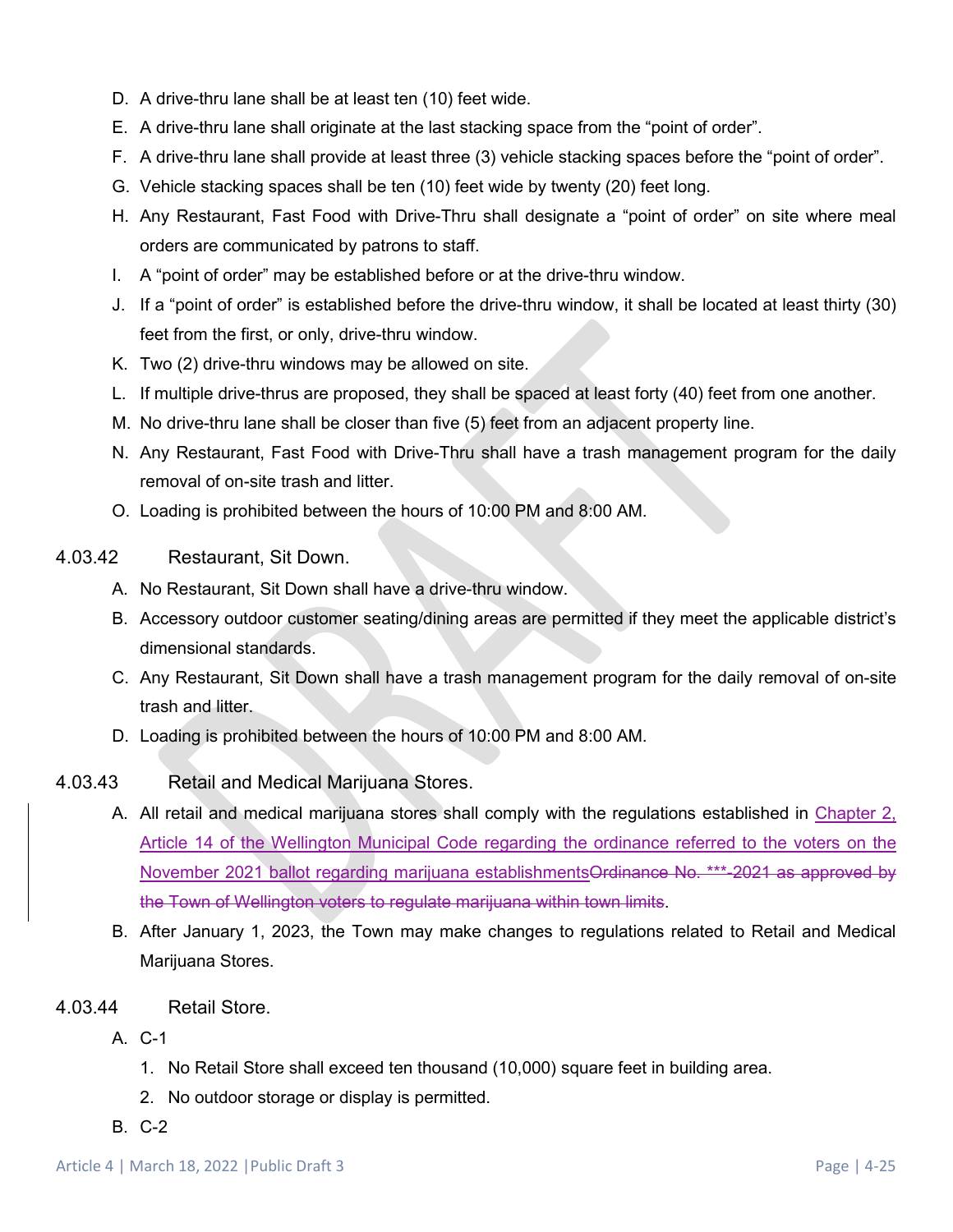- 1. No Retail Store shall exceed five thousand (5,000) square feet in building area.
- 2. No outdoor storage or display is permitted.
- C. C-3
	- 1. A Retail Store shall meet the following requirements established in Table 4.03.43-1.

| Table 4.03.43-1 Retail Store |                                                |  |  |  |  |  |  |  |
|------------------------------|------------------------------------------------|--|--|--|--|--|--|--|
| <b>Property Size</b>         | <b>Maximum Building Square Foot Percentage</b> |  |  |  |  |  |  |  |
| $\leq$ 1 acre                | 20%                                            |  |  |  |  |  |  |  |
| 1.01 to 10 acres             | 25%                                            |  |  |  |  |  |  |  |
| $>$ 10 acres                 | 30%                                            |  |  |  |  |  |  |  |

- 2. Outdoor storage or display shall be limited to 15% of the total building area.
- 3. Any outdoor storage or display shall be screened.
- 4. Screening shall be constructed from concrete or masonry and be at least six (6) feet tall.
- 5. Screening for storage may be constructed from concrete, masonry, or an approved alternative by the Director.
- 4.03.45 Salvage Yard.
	- A. Measurements and Setbacks.
		- 1. Any Salvage Yard shall be located one thousand (1,000) feet from any residential use or district.
		- 2. No Salvage Yard shall be located within one thousand three hundred twenty (1,320) feet from any other Salvage Yard.
		- 3. Any Salvage Yard shall set back at least fifty (50) feet from the front property line and twenty-five (25) feet from the rear property line.
		- 4. Any Salvage Yard shall be at least a minimum property size of five (5) acres.
	- B. Operation.
		- 1. No hazardous wastes or hazardous materials shall be accepted or deposited at any salvage yard, except as incidental to the salvage operation.
		- 2. Salvage operations shall be conducted to remove hazardous wastes and materials and dispose of them according to state and federal requirements.
		- 3. Service trucks for the purpose of loading and unloading materials and equipment or removing wastes shall be restricted to the hours between 8:00 AM and 8:00 PM.
	- C. Screening.
		- 1. Screening shall be provided for all disabled or damaged vehicles, tools, and equipment.
		- 2. Screening for disabled or damaged vehicles, tools, and equipment shall be constructed from concrete or masonry and be at least six (6) feet tall.
		- 3. No screening wall shall exceed twelve (12) feet tall.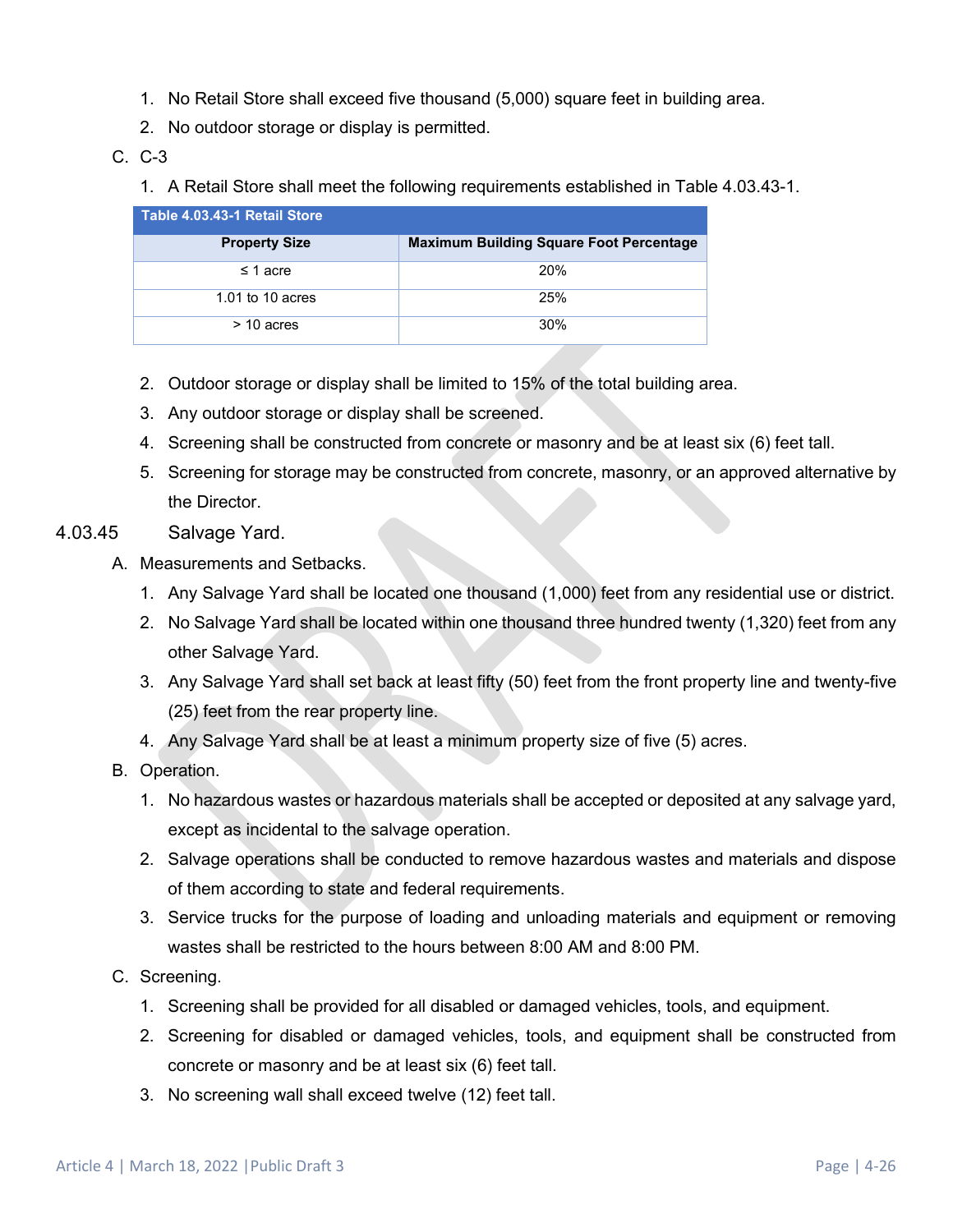- 4. In no instance shall any disabled or damaged vehicles, tools, or equipment be stacked higher than the required concrete or masonry screening wall.
- 4.03.46 Service Station.
	- A. Service Stations shall not be located within one hundred (100) feet of any residential use or district.
	- B. Any pump island or other structure shall not be less than twenty (20) feet from adjacent property lines or street and highway right-of-way lines.
	- C. Overhead canopies or weather protection structures shall not be less than ten (10) feet from any right-of-way line or property line.
	- D. In the C-1 zone, the total fuel pumps shall not exceed four (4).
- 4.03.47 Single-Family Attached Dwelling.
	- A. No Single-Family Attached Dwelling shall exceed six (6) units.
	- B. All Single-Family Attached Dwellings shall provide rear entry parking garages where alley access exists.
- 4.03.48 Solid Waste Facility.
	- A. Any Solid Waste Facility shall comply with all applicable Larimer County, State of Colorado, and Federal regulations and permit requirements prior to approval.
	- B. Any Solid Waste Facility shall be:
		- 1. Located one thousand (1,000) feet from any residential use or district.
		- 2. At least a minimum property size of ten (10) acres.
- 4.03.49 Stable.
	- A. In addition to the regulations prescribed in  $B F$  below, a Stable shall comply with the regulations established in Chapter 7 – Health, Sanitation, and Animals, Article 4 – Animals of the Wellington Municipal Code.
	- B. A Stable is only allowed on a lot that has at least one (1) acre of land.
	- C. A person shall keep only the number of horses permitted for the lot area as described in Table 4.03.48-1.

| Table 4.03.48-1 Stable Standards |                                          |  |  |  |  |  |  |  |  |
|----------------------------------|------------------------------------------|--|--|--|--|--|--|--|--|
| <b>Property Size</b>             | <b>Number of Horses</b>                  |  |  |  |  |  |  |  |  |
| 1 to 2 acres                     | 2                                        |  |  |  |  |  |  |  |  |
| $2.01$ to 5 acres                | 4                                        |  |  |  |  |  |  |  |  |
| 5.01 to 10 acres                 | 8                                        |  |  |  |  |  |  |  |  |
| $>$ 10 acres                     | $8 + 1$ for each 0.5 acre after 10 acres |  |  |  |  |  |  |  |  |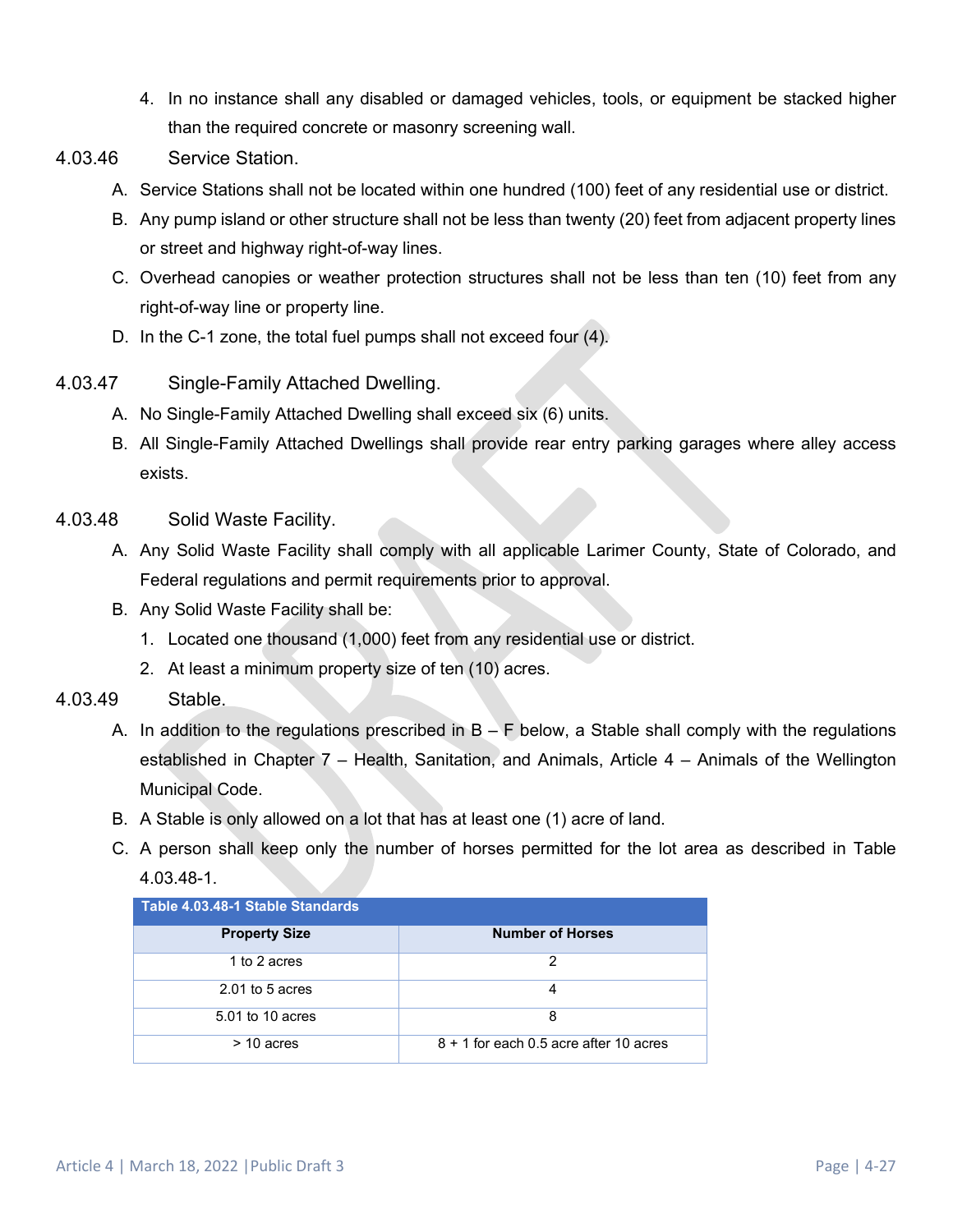- D. A Stable shall include a pen, corral, fence, or similar enclosure containing at least eight hundred (800) square feet of land for each animal with a stable under a roof containing at least one hundred (100) square feet for each animal.
- E. A Stable must have proper drainage so as not to create offensive odors, fly breeding, or other nuisances.
- F. A pen, corral, fence, or similar enclosure shall be at least four (4) feet tall and shall maintain a strength to retain the horse(s).
- 4.03.50 Technical School.
	- A. C-2 Zone.
		- 1. No Technical School shall exceed three thousand (3,000) square feet in building area.
		- 2. No Technical School shall be located within two hundred fifty feet of any other Technical School.
		- 3. Any Technical School exceeding 3,000 square feet shall require a Conditional Use Permit.
- 4.03.51 Veterinary Facilities, Large Animals.
	- A. Any Veterinary Facilities, Large Animals shall be located on a property of at least one (1) acre.
	- B. Any Veterinary Facilities, Large Animals shall be designed and constructed to:
		- 1. Eliminate any emission of odor offensive to persons owning, occupying, or patronizing properties adjacent to the subject property.
		- 2. Reduce the sound coming from any Veterinary Facilities, Large Animals to the level of sixty-five (65) decibels at any given abutting property line.
	- C. Exterior areas used to exercise, walk, or keep animals shall set back at least one hundred (100) feet from any lot line.
	- D.C. All exterior exercise areas and runs shall be fenced.
	- E. Animals are prohibited from being outdoors between 8:00 PM and 8:00 AM.
	- F.D. Animals shall only be walked or exercised in on-site outdoor areas.
	- G.E. No animal boarding is allowed for any length of time except if boarding is necessary to provide surgical or other medical care to the animals.
	- H. All buildings and accessory structures shall set back at least two hundred fifty (250) feet from any residential property line.
	- $E_{\text{L}}$ . All litter and animal waste shall be contained and controlled on the subject property.
- 4.03.52 Veterinary Facilities, Small Animals.
	- A. Any Veterinary Facilities, Small Animals, including all treatment rooms, cages, pens, kennels, and exercise runs, shall be maintained within a completely enclosed, soundproof building.
	- B. Any Veterinary Facilities, Small Animals shall be designed and constructed to:
		- 1. Eliminate any emission of odor offensive to persons owning, occupying, or patronizing properties adjacent to the subject property.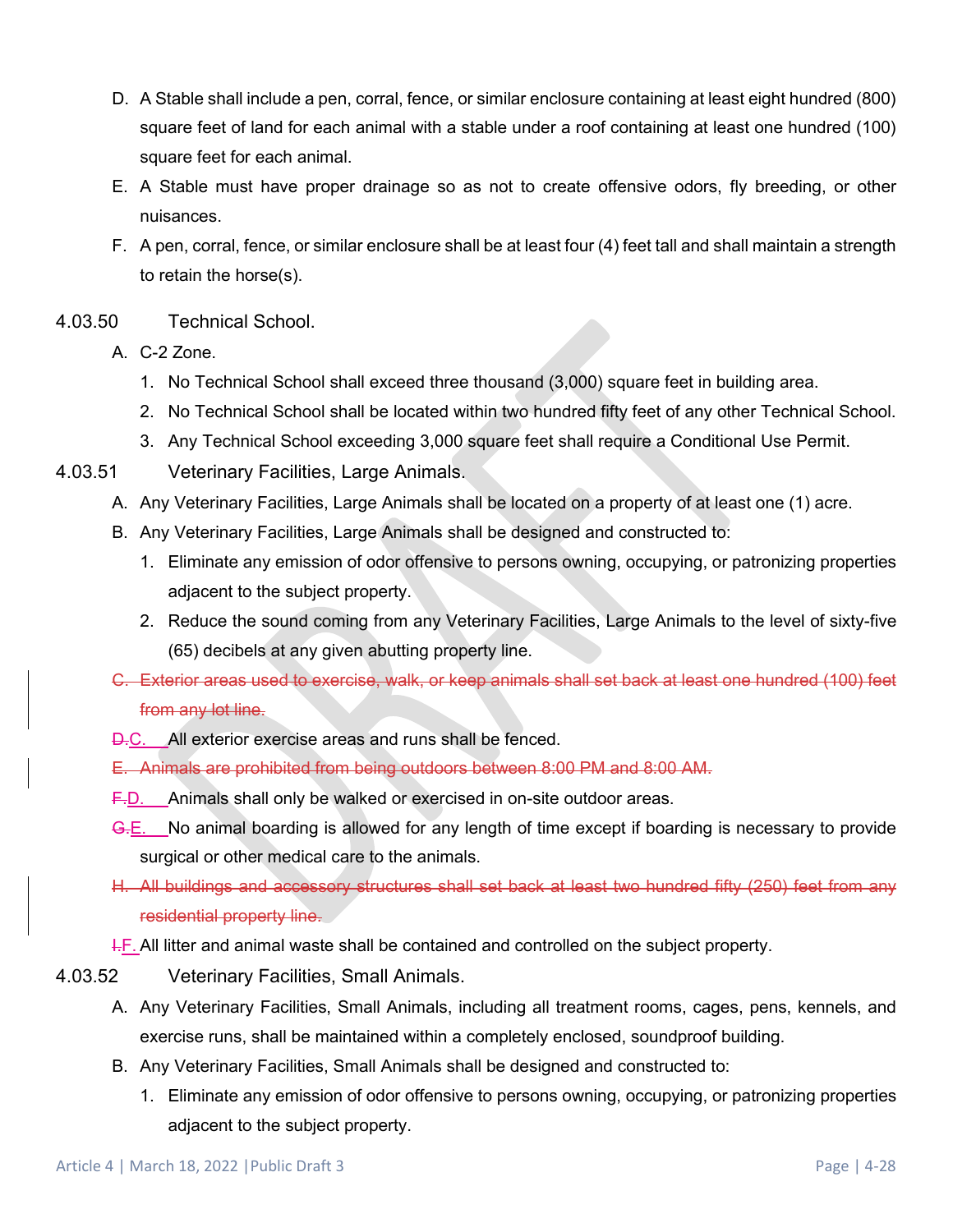- 2. Reduce the sound coming from any Veterinary Facilities, Small Animals to the level of sixty-five (65) decibels at any given abutting property line.
- C. No animal boarding is allowed for any length of time except if boarding is necessary to provide surgical or other medical care to the animals.
- 4.03.53 Wholesale Distribution, Warehousing, and Storage.
	- A. LI Zone.
		- 1. Any Wholesale Distribution, Warehousing, and Storage use shall be located two hundred fifty (250) feet from any residential use or district.
		- 2. No Wholesale Distribution, Warehousing, and Storage use shall exceed 15,000 square feet.

## 4.03.54 Workshop.

- B. All Zones.
	- 1. All permitted repair work, vehicle washing, lubrication, and installation of parts and accessories shall be performed within an enclosed structure.
	- 2. Any Workshop shall be located five hundred (500) feet from any residential use or district.
	- 3. All dismantled vehicles, parts, and repair supplies shall be stored within an enclosed building or totally screened from view by a solid fence or wall. All vehicles awaiting repair or service shall be stored on-site in approved parking spaces and not on a public right-of-way.
- C. C-1 and C-2 Zones.
	- 1. No Workshop shall exceed twothree thousand (2,0003,000) square feet in building area.
	- 2. Any Workshop exceeding two three thousand (2,0003,000) square feet shall require a Conditional Use Permit.
- 4.03.55 Wireless Telecommunications Facility.
	- A. Permitted Zoning District. Wireless telecommunications facilities shall be permitted only pursuant to Table 4.02-1.
	- B. Use Permitted by Conditional Review. It is unlawful for any person to install or operate such a wireless telecommunications facility unless a use by conditional review has first been approved by the Board of Trustees. The approval of such use by conditional review does not relieve the operator from otherwise complying with all applicable regulatory requirements of the Town, state and federal governments.
	- C. Height and Setback Requirements. In all zoning districts where wireless telecommunications facilities are allowed as uses by conditional review, the following apply:
		- 1. Roof- or building-mounted commercial mobile radio service facilities may protrude no more than five (5) feet above the parapet line of the building or structure, nor more than two-and-one-half (2½) feet outside of the building wall unless sufficient screening methods are demonstrated and accepted as part of the approval;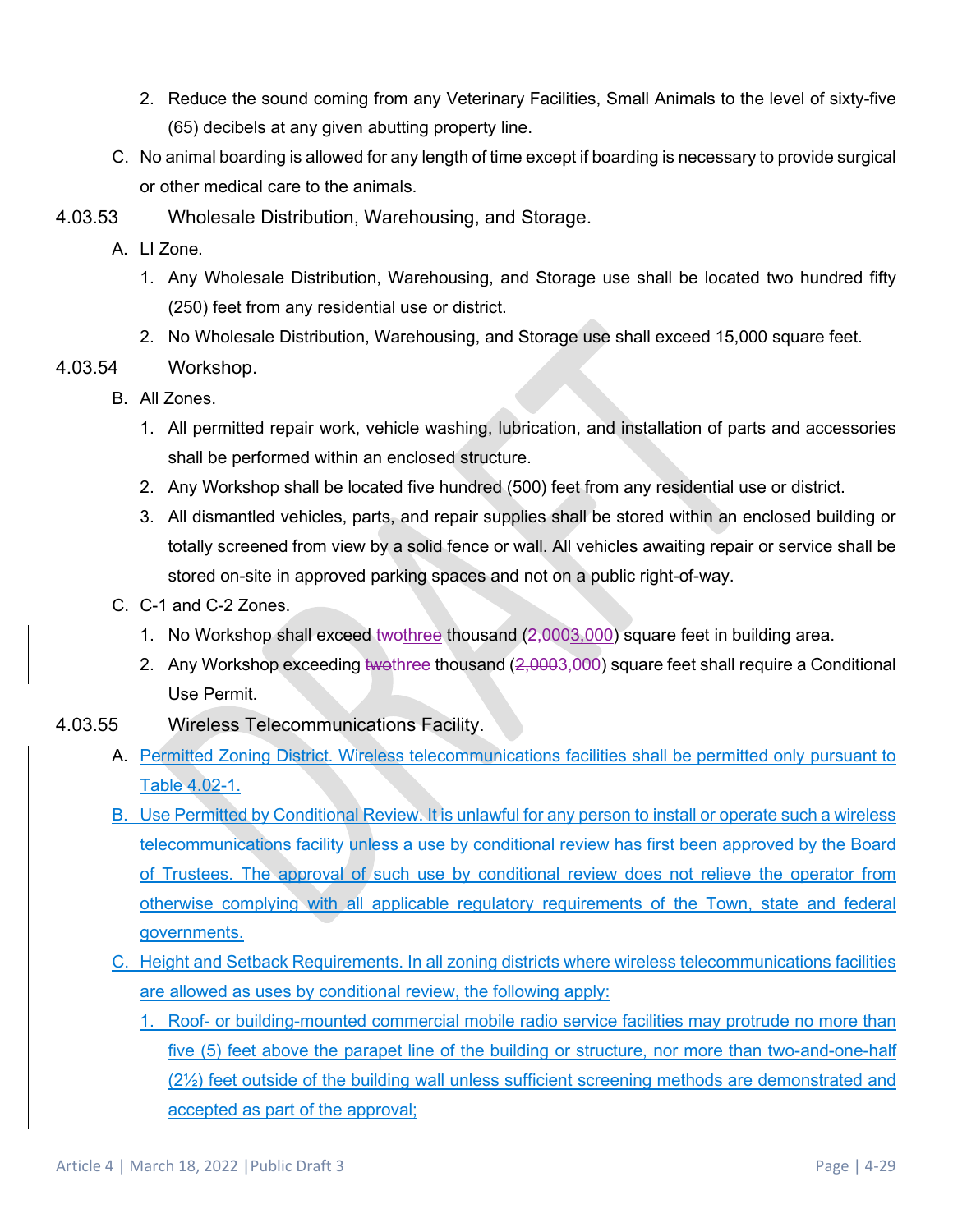- 2. Roof- or building-mounted whip antennas of no more than three (3) inches in diameter, in groupings of five (5) or less, may extend up to twelve (12) feet above the parapet wall; and
- 3. Applicable zoning setback requirements must be met. At a minimum, all freestanding facilities shall be set back at least three hundred (300) feet from all residentially zoned properties or residential structures on properties otherwise zoned.
- D. Accessory Building Requirements.
	- 1. Accessory buildings located on the ground shall be no larger than four hundred (400) square feet and must be constructed of durable, low-maintenance materials, architecturally compatible and integrated with existing buildings and structures. Sites with greater than one hundred (100) cubic feet of cabinet area, visible from a public right-of-way or residentially zoned or used area, must enclose the equipment in accessory buildings.
	- 2. Accessory buildings and facilities are to be screened, to the extent possible, from public streets and sidewalks, either by screening, landscaping, location or other techniques deemed sufficient...
- E. Building- or Roof-mounted Requirements. Building- or roof-mounted facilities are to be screened from public view, either by screening, location or other techniques deemed sufficient.
- F. Freestanding Wireless Telecommunications Facilities Requirements. All freestanding wireless telecommunications facilities shall be designed and constructed in such a manner that they are:
	- 1. Capable of serving, through original construction, expansion or replacement, a minimum of two (2) users.
	- 2. Constructed as a monopole, which tapers toward the top of the pole to the degree allowed by structural requirements, unless some other decorative type of structure is proposed and approved.
	- 3. Of a neutral color, including fencing, buildings and cabinets, or to match existing buildings.
	- 4. Hold only lighting required by the Federal Aviation Administration, and no signage.
	- 5. No higher than fifty (50) feet from the ground, with an additional twenty (20) feet per co-locating user permitted, up to seventy (70) feet. Exceptions may be granted upon request by the applicant.
	- 6. Constructed in accordance with a certified engineer's specifications and in compliance with all applicable Building Code provisions.
- G. Conditional Mitigation Measures Co-location.
	- 1. The Town encourages co-location of wireless telecommunications facilities to minimize the number of sites.
	- 2. No wireless telecommunications facility owner or operator shall unfairly exclude a competitor from using the same facility or location. Unfair exclusion of use by a competitor may result in the revocation of the use by conditional review or site development plan. .
- B.H. Abandonment. At the request of the Town, the operator must furnish a statement to the Town indicating the operational status of the facility. If the use has been discontinued, the date on which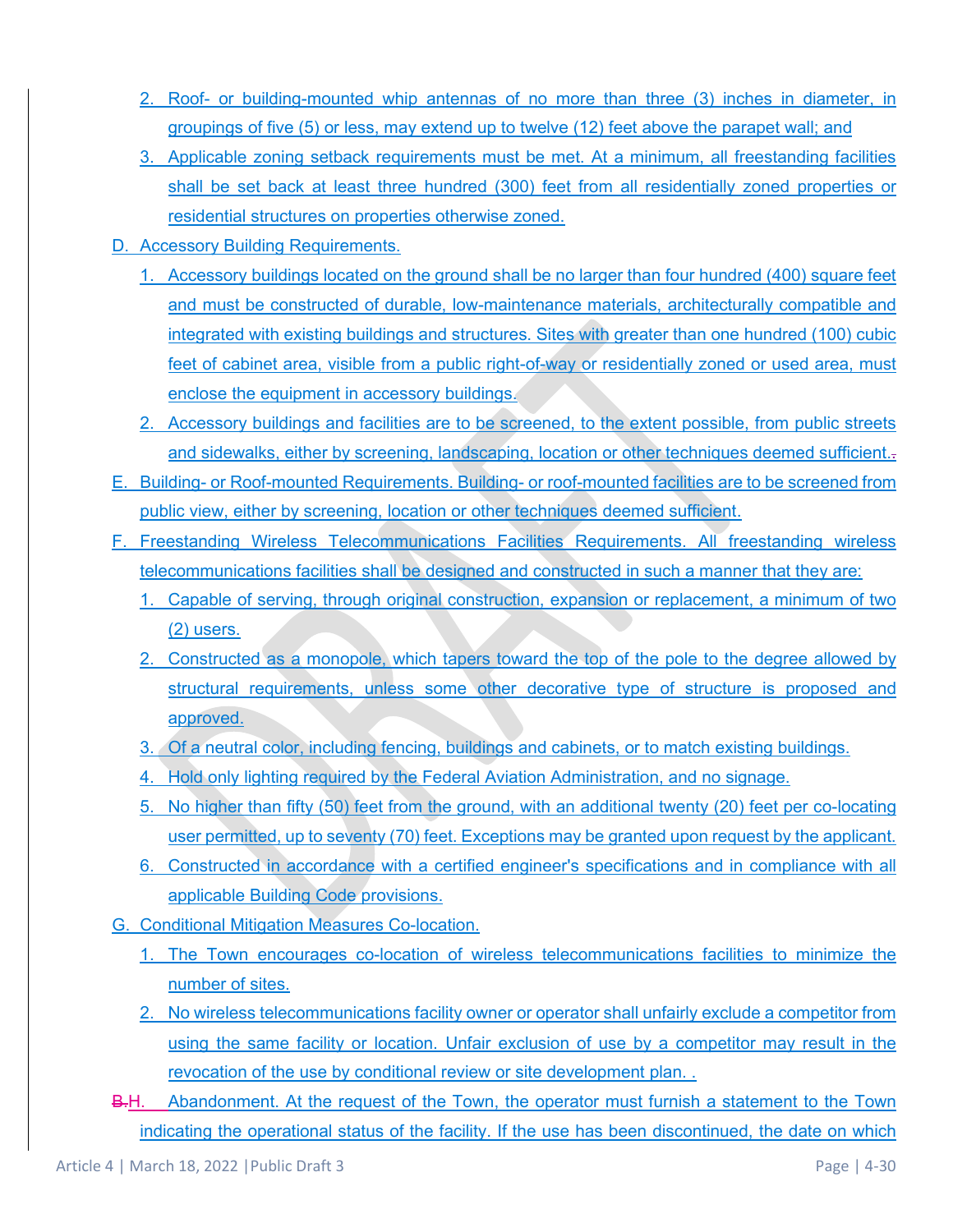the facility was last used shall also be provided. Commercial mobile radio service facilities not used for a continuous period of six (6) months shall be disassembled within twelve (12) months of the last use.

## <span id="page-30-0"></span>**4.04 Accessory Uses and Structures**

- 4.04.1 Purpose. This section authorizes the establishment of accessory uses and buildings that are incidental and customarily subordinate to principal uses. An accessory use is "incidental and customarily subordinate" to a principal use if it complies with the standards established in this section. All principal uses allowed in a zoning district shall be deemed to include those accessory uses, buildings, and activities typically associated with the use, unless specifically prohibited in this section.
- 4.04.2 Approval Procedure.
	- A. Any of the accessory uses identified in this section may be allowed as accessory to an authorized principal use provided that:
		- 1. The proposed accessory use is allowed as a principal or accessory use in the base district where proposed; and
		- 2. The proposed accessory use or building is consistent with the general and specific standards for accessory uses in this subsection.
	- B. Simultaneously with a Principal Use. Accessory uses or buildings may be reviewed as part of review of an associated principal use. In cases where the principal use is subject to a Conditional Use Permit, an accessory use may only be authorized in accordance with an approved Conditional Use Permit.
	- C. Subsequent to a Principal Use.
		- 1. Unless exempted, a building permit shall be required in cases where an accessory use or building is proposed subsequent to a principal use.
		- 2. In cases where the principal use is subject to a Conditional Use Permit, an accessory use may only be authorized in accordance with the provisions in **ChapterArticle 2, Conditional Use Permits**.
- 4.04.3 Interpretation of Unidentified Accessory Uses. The Planning Director shall evaluate applications for accessory uses that are not identified in this section on a case-by-case basis, based on the following standards:
	- A. The definition of "accessory use" in **ChapterArticle 9, Definitions**, and the general accessory use standards and limitations established in ChapterSection [4.04;](#page-30-0)
	- B. The purpose and intent of the base districts in which the accessory use is located;
	- C. Potential adverse effects the accessory use or building may have on other lots, compared with other accessory uses permitted in the district; and
	- D. The compatibility of the accessory use with other principal and accessory uses permitted in the district.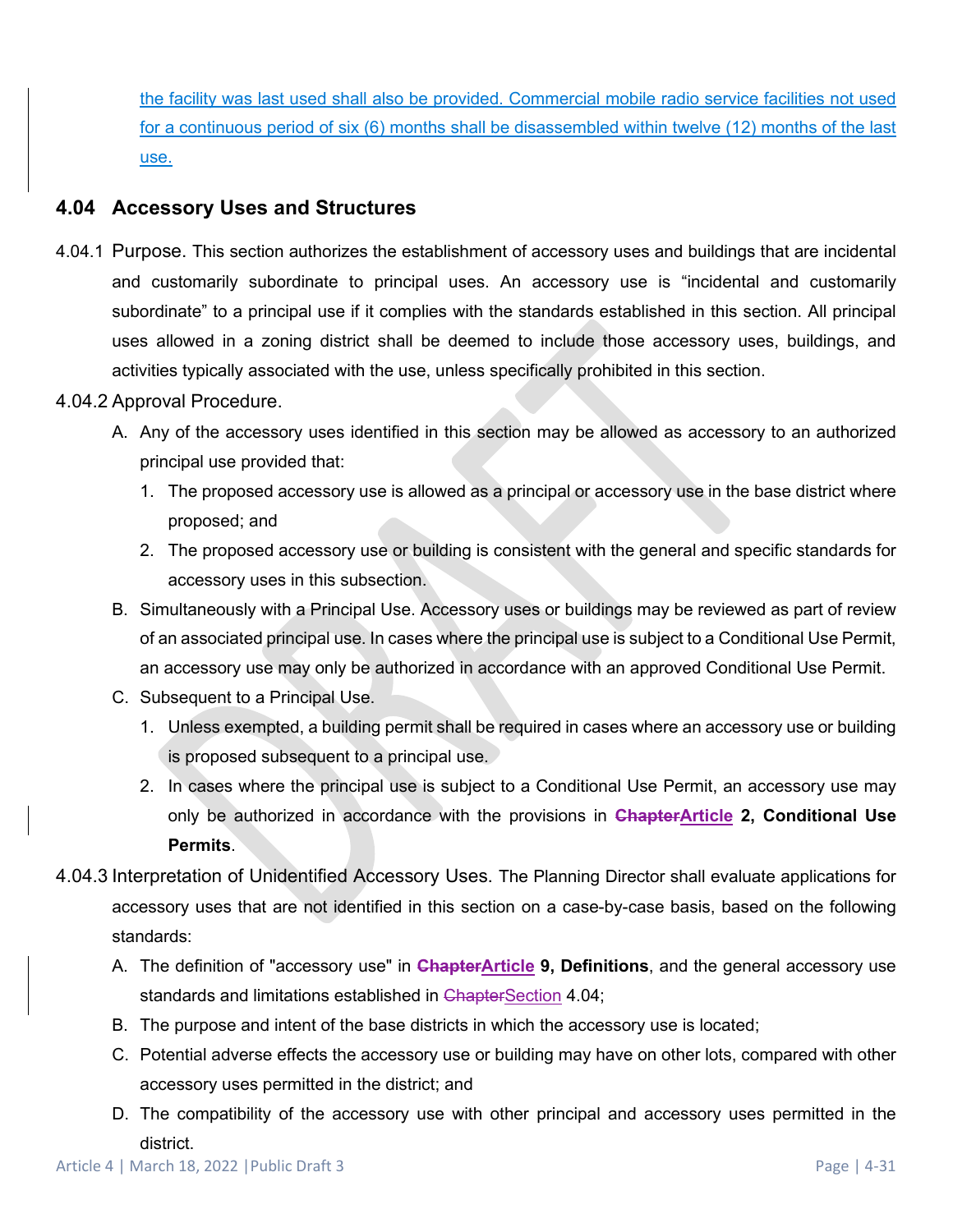4.04.4 General Standards for all Accessory Uses. All accessory uses and buildings shall be subject to the general standards in this section, as well as any applicable supplemental standards in ChapterSection [4.04.5](#page-32-1) and all standards applicable to the associated principal use as set forth in **ChapterArticle 4 Use** 

#### **Standards**.

- A. Size. All accessory uses shall:
	- 1. Be clearly subordinate in area, extent, and purpose to the principal use or structure; and
	- 2. Not violate the bulk, density, parking, landscaping, or open space standards of this Land Use Code when taken together with the principal use or structure.
	- 3. The floor area of any detached accessory building shall not exceed 50 percent of the floor area of the principal structure. The total combined floor area of all buildings shall not exceed the maximum lot coverage for the zoning district in which it is located. The Planning Director may authorize a building to exceed this percentage if the building is used as a guest house, or is used for animal production or crop production associated with an agricultural use.
- B. Function. All accessory uses shall directly serve the principal use or building, and be accessory and clearly incidental to the principal use or building.
- C. Timing. Accessory uses shall not be constructed or established prior to the start of construction of the principal use or building. An accessory building shall not be used until the construction of the primary building is complete.
- D. Height. Accessory buildings shall be limited to a maximum height of 24 feet unless exempted from the height requirements in this Code.
- E. Location.
	- 1. Accessory uses or buildings shall be located on the same lot as the principal use or building.
	- 2. Accessory buildings shall not be located within platted or recorded easements.
	- 3. The Planning Director may authorize an accessory building on a vacant lot if the structure is used for animal production or crop production associated with an agricultural use, or used in conjunction with a park or community garden.
- F. Design Compatibility.
	- 1. Except where exempted, all accessory buildings shall be designed to be aesthetically compatible with the principal building. Compatibility shall be measured in terms of building materials, building orientation, building placement, and building mass. Non-enclosed stables, gazebos, greenhouses, and carports ten feet or less in height with a roofed area of 300 square feet or less are exempted from this compatibility requirement.
	- 2. Applicants for accessory buildings not exempted in accordance with this subsection who request exceptions from the design compatibility requirements shall demonstrate screening methods or design features that will be used to minimize any potential adverse effects on neighboring properties.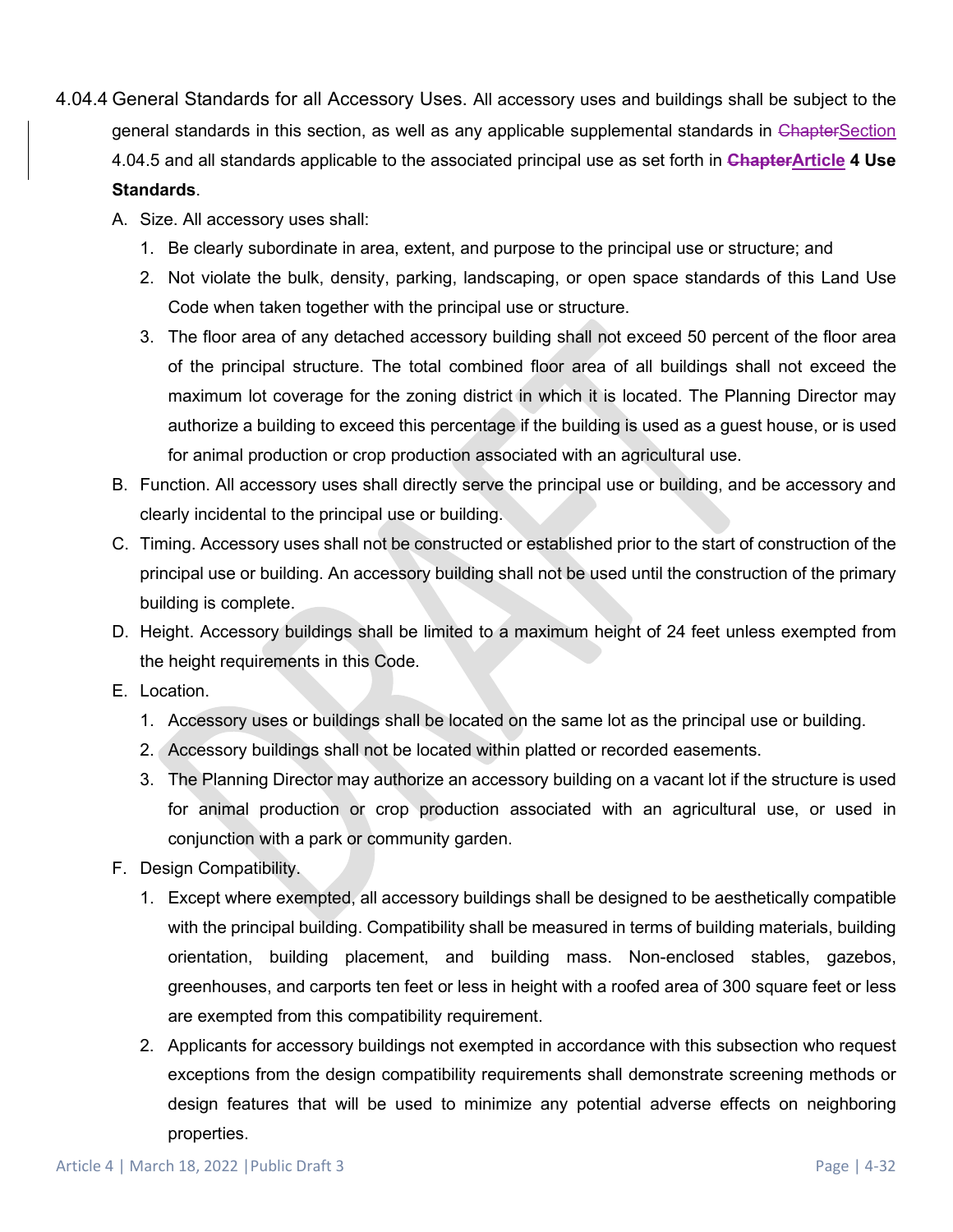- G. Ownership. Accessory uses or buildings shall be owned or operated by the same person as the principal use or buildings.
- <span id="page-32-1"></span><span id="page-32-0"></span>4.04.5 Supplemental Accessory Use Standards.
	- A. Accessory Dwelling Unit.
		- 1. A Detached Accessory Dwelling Unit shall only be located in the rear of a lot.
		- 2. A Detached Accessory Dwelling Unit must comply with the required setbacks byof the zoning district in which the unit is located. If the accessory dwelling unit is part of the primary dwelling (attached), it must comply with principal building setbacks for the zoning district in which the unit is located.
		- 3. An Accessory Dwelling Unit must comply with the zoning district's height requirements. An Accessory Dwelling Unit must not exceed the height of the primary dwelling.
		- 4. An Accessory Dwelling Unit must not exceed one thousand (1,000) gross square feet in area.
		- 5. An Accessory Dwelling Unit must connect utilities to those of the primary dwelling.
		- 6. An Accessory Dwelling Unit must maintain the architectural design, style, appearance, and character of the primary dwelling.
		- 7. The property owner must occupy the principal dwelling as the owner's permanent residence. For purposes of these regulations, "property owner" means the title holder and/ or contract purchaser of the lot, and "owner occupancy" means that a property owner makes their permanent residence at the site.
	- B. Drive-Thru Facility. A Drive Through Facility may be permitted as an accessory use subject to the following standards.
		- 1. Setbacks. All Drive-Thru Facilities are set back five feet (5 ft) from any property line.
		- 2. Stacking.
			- a. All Drive-Thru Facilities accommodate the required stacking standards.
			- b. A drive-thru/ATM lane is provided on site.
			- c. The drive-thru/ATM lane is at least ten (10) feet wide.
			- d. The drive-thru/ATM lane provides at least three (3) vehicle stacking spaces before the drivethru window/ATM.
			- e. Vehicle stacking spaces shall be ten (10) feet wide by twenty (20) feet long.
	- C. Office.
		- 1. An accessory office shall be allowed for an approved use.
		- 2. The office shall not occupy more than twenty five percent (25%) of the gross floor area of the approved use.
		- 3. If the approved primary use is not located in a structure, the office structure shall not occupy more than five percent (5%) of the property area on which the primary use is located or five thousand (5,000) square feet, whichever is less.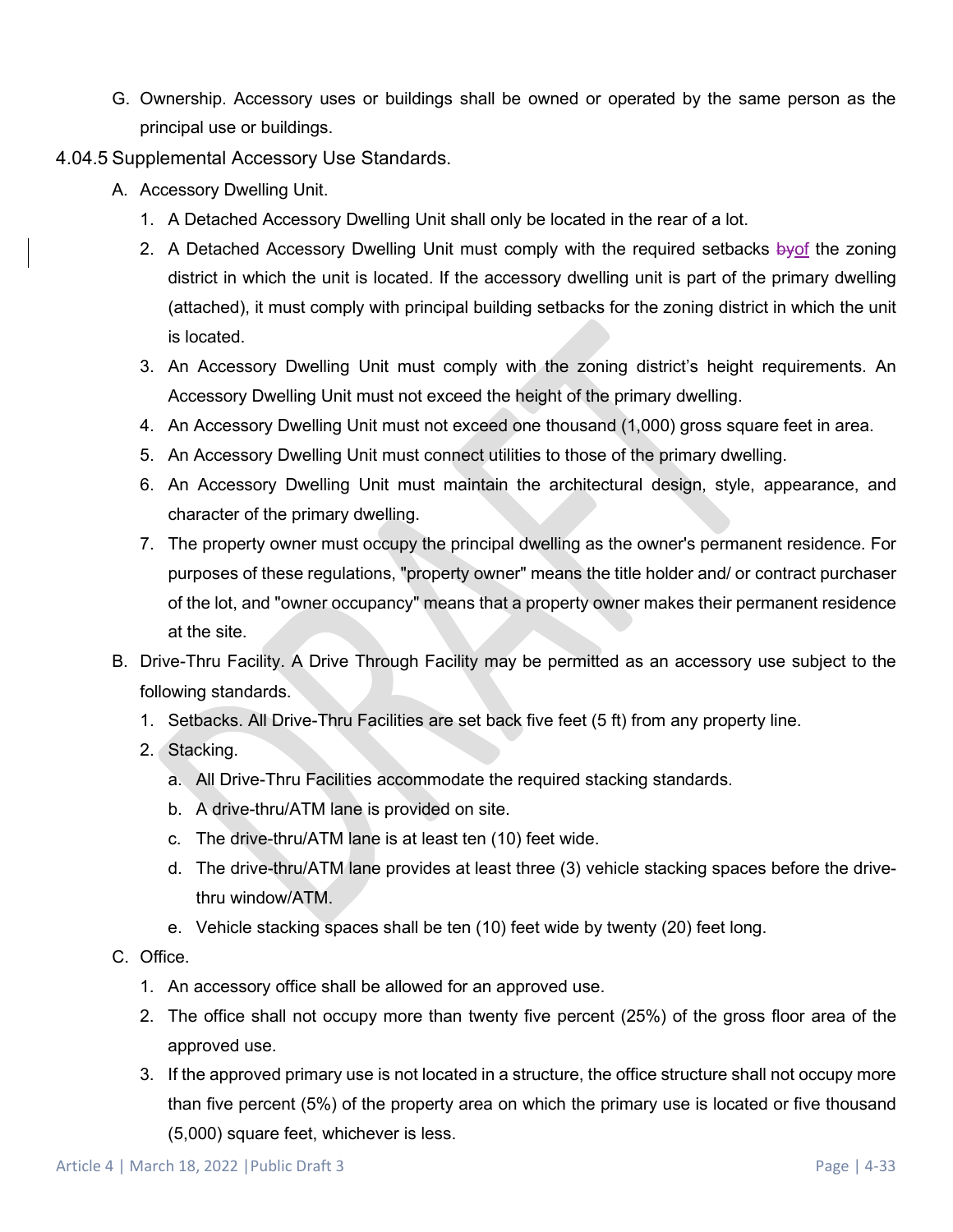- <span id="page-33-0"></span>D. Outdoor Storage.
	- 1. Outdoor storage areas shall be screened according to **ChapterArticle 5, Development Standards**.
	- 2. All outdoor storage areas shall be completely fenced and screened from public view.
	- 3. Screening shall be at least six feet (6') tall, but no more than ten feet (10') tall unless where specifically stated otherwise.
	- 4. One side of the outdoor storage may be left unenclosed, provided that the materials stored in the area shall not be visible from a public roadway or an abutting property.
	- 5. Cyclone or chainlink fencing (with or without slats) shall not be deemed a screening material.
	- 6. Materials shall not be stored within the required setbacks.
	- 7. Stored items shall not block sidewalks or parking areas and may not impede vehicular or pedestrian traffic.
	- 8. Outdoor storage for commercial or industrial uses shall be limited to those items owned or used by the business.
	- 9. Outdoor storage for a multi-family development, recreational vehicle park, or manufactured home park, shall be only for recreational vehicles or personal recreation items of the tenants.

### <span id="page-33-1"></span>**4.05 Temporary Uses and Structures**

- 4.05.1 Purpose. This section allows for the establishment of certain temporary uses of limited duration and special events, provided that such uses comply with the standards in this subsection and are discontinued upon the expiration of a set time period. Temporary uses and special events shall not involve the construction or alteration of any permanent building.
- 4.05.2 Approval Procedure. Any use listed in this section may be permitted as a temporary use provided:
	- A. Where indicated in Table 4.02-1 Use Table; and
	- B. The proposed temporary use is consistent with the general and specific standards for temporary uses and structures in this section.
- 4.05.3 General Standards for all Temporary Uses. All temporary uses or structures shall meet the following general requirements, unless otherwise specified in this Land Use Code:
	- A. The temporary use or structure shall not be detrimental to property or improvements in the surrounding area, or to the public health, safety, or general welfare.
	- B. The temporary use shall comply with all applicable general and specific regulations of this ChapterArticle [4.05,](#page-33-1) unless otherwise expressly stated.
	- C. Permanent alterations to the site are prohibited.
	- D. All temporary signs associated with the temporary use or structure shall be properly permitted and removed when the activity ends or permit expires, whichever occurs first.